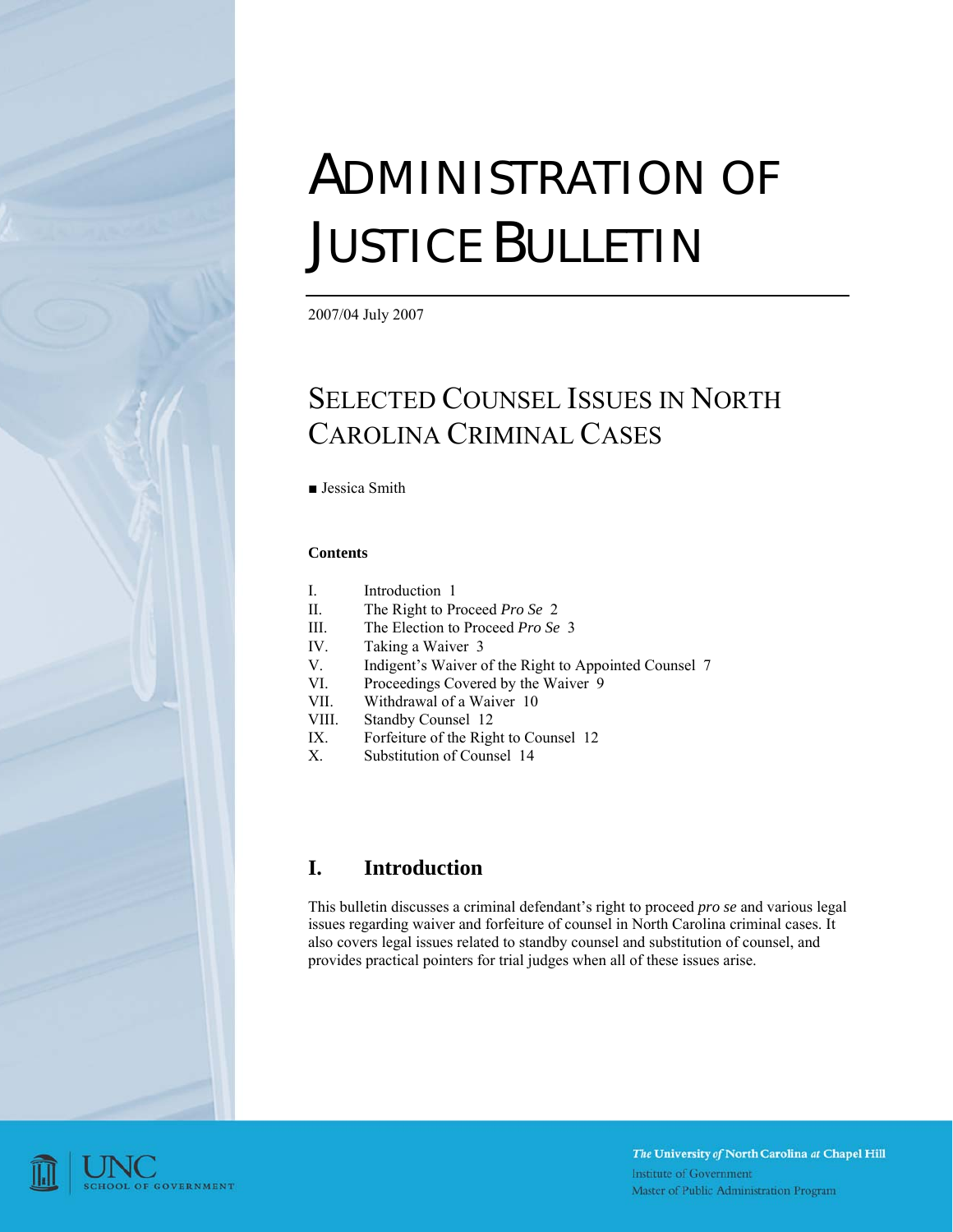#### <span id="page-1-0"></span>**II. The Right to Proceed** *Pro Se*

A criminal defendant who has the right to counsel also has the right to refuse counsel and proceed *pro se*. [1](#page-1-1) To be clear, a defendant has only two choices: to appear *pro se* or to be represented by counsel. $^2$  $^2$  A defendant does not have a right to "hybrid" representation, whereby he or she serves as "co-counsel" or "lead counsel."<sup>[3](#page-1-3)</sup> Thus, once a defendant elects to be represented by counsel, he or she may not file motions or attempt to argue motions in court.<sup>[4](#page-1-4)</sup> If a defendant decides to proceed *pro se*, the defendant cannot later assert that the quality of his or her own representation constituted ineffective assistance of counsel.[5](#page-1-5) Although a criminal defendant has a right to proceed *pro se*, the trial court has no constitutional duty to inform the defendant of that right.<sup>[6](#page-1-6)</sup> Notwithstanding this rule, some judges believe that when issues regarding counsel arise, the better

<span id="page-1-1"></span>1 . Faretta v. California, 422 U.S. 806 (1975); *see also*  State v. Thacker, 301 N.C. 348, 353-54 (1980); State v. Gerald, 304 N.C. 511 (1981). For a discussion of a defendant's constitutional right to counsel, see JESSICA SMITH, INEFFECTIVE ASSISTANCE OF COUNSEL CLAIMS IN NORTH CAROLINA CRIMINAL CASES (School of Government, UNC-Chapel Hill 2003). For an indigent defendant's statutory right to appointed counsel, see G.S. 7A-451(a). Finally, an additional reference is Chapter 12 of the N.C. DEFENDER MANUAL, available on-line at: http://www.ncids.org.

 $\overline{a}$ 

2. State v. Thomas, 331 N.C. 671, 677 (1992).

<span id="page-1-3"></span><span id="page-1-2"></span>3. *Thomas*, 331 N.C. at 675-77 (defendant sought to proceed as lead counsel of a defense team which was to include licensed appointed lawyers); *see also* State v. Poindexter, 69 N.C. App. 691, 698 (1984) ("While defendant had a right to counsel and a right to appear *pro se*, he had no right to appeal *pro se* and by counsel, simultaneously"). The prohibition on hybrid representation bars a court from allowing a defendant to proceed *pro se* while simultaneously appointing counsel to represent the defendant for a limited purpose, such as determining the defendant's competency to waive counsel. State v. Thomas, 346 N.C. 135 (1997).

<span id="page-1-8"></span><span id="page-1-7"></span><span id="page-1-4"></span><sup>4</sup>. State v. Hewson,  $\quad$  N.C. App.  $\quad$  , 642 S.E.2d 459, 468-69 (2007) (trial judge did not err in refusing to hear the defendant's *pro se* motion for change of venue when the defendant was represented by counsel).

<span id="page-1-10"></span><span id="page-1-9"></span><span id="page-1-6"></span><span id="page-1-5"></span>5. *Farretta,* 422 U.S. at 834 n. 46; *Thomas*, 331 N.C. at 677.

6. State v. Hutchins, 303 N.C. 321, 337 (1981).

practice is to inform defendants of the right to proceed *pro se*. [7](#page-1-7)

The right to self-representation is not absolute. As the United States Supreme Court has stated: "the trial judge may terminate self-representation by a defendant who deliberately engages in serious and obstructionist misconduct."[8](#page-1-4) Put another way, "[t]he right of self-representation is not a license to abuse the dignity of the courtroom."[9](#page-1-8) A twist on this issue arises when defendants argue on appeal that because of their courtroom conduct, the trial court erred by allowing them to proceed *pro se*. This argument has not been successful. For example, in *State v. Cunningham*, [10](#page-1-9) the defendant contended on appeal that he lost his right to represent himself after his own outburst caused him to be removed from the courtroom several times. The North Carolina Supreme Court disagreed, holding that "[i]f the defendant because of his conduct lost his right of self-representation, he was not prejudiced when the court did not enforce the rule against him. He was allowed to continue representing himself, as he wanted."<sup>[11](#page-1-5)</sup> A similar issue was raised in *State v*. LeGrande,<sup>[12](#page-1-10)</sup> where the defendant argued that the trial judge erred by failing to revoke his right to represent himself. In that case, the conduct at issue involved the defendant calling the jurors the "antichrists" and declaring that they could "kiss his natural black ass in the window of Heilig-Meyers," that they could "pull the switch and let the good times roll," and that he would meet them in hell where they would be required to worship him. Citing *Cunningham*, the court rejected this claim.<sup>[13](#page-1-6)</sup>

*Practical Pointers for the Trial Judge:* 

- *A defendant may proceed pro se or be represented by counsel; a defendant has no right to hybrid representation.*
- *Although a trial judge is not required to inform a defendant of his or her right to proceed pro se, some judges think that the best practice is to inform the defendant of this right when counsel issues arise.*
- *The right to proceed pro se is not absolute; before taking action against a defendant*

(1979).

- 11. *Id.* at 352.
- 12. 346 N.C. 718 (1997).

<sup>7.</sup> *See infra* n.21

<sup>8.</sup> *Farretta,* 422 U.S. at 834 n.46.

<sup>9.</sup> *Id.*; *see also* State v. McGuire, 297 N.C. 69, 83

<sup>10. 344</sup> N.C. 341 (1996).

<sup>13.</sup> *Id.* at 725.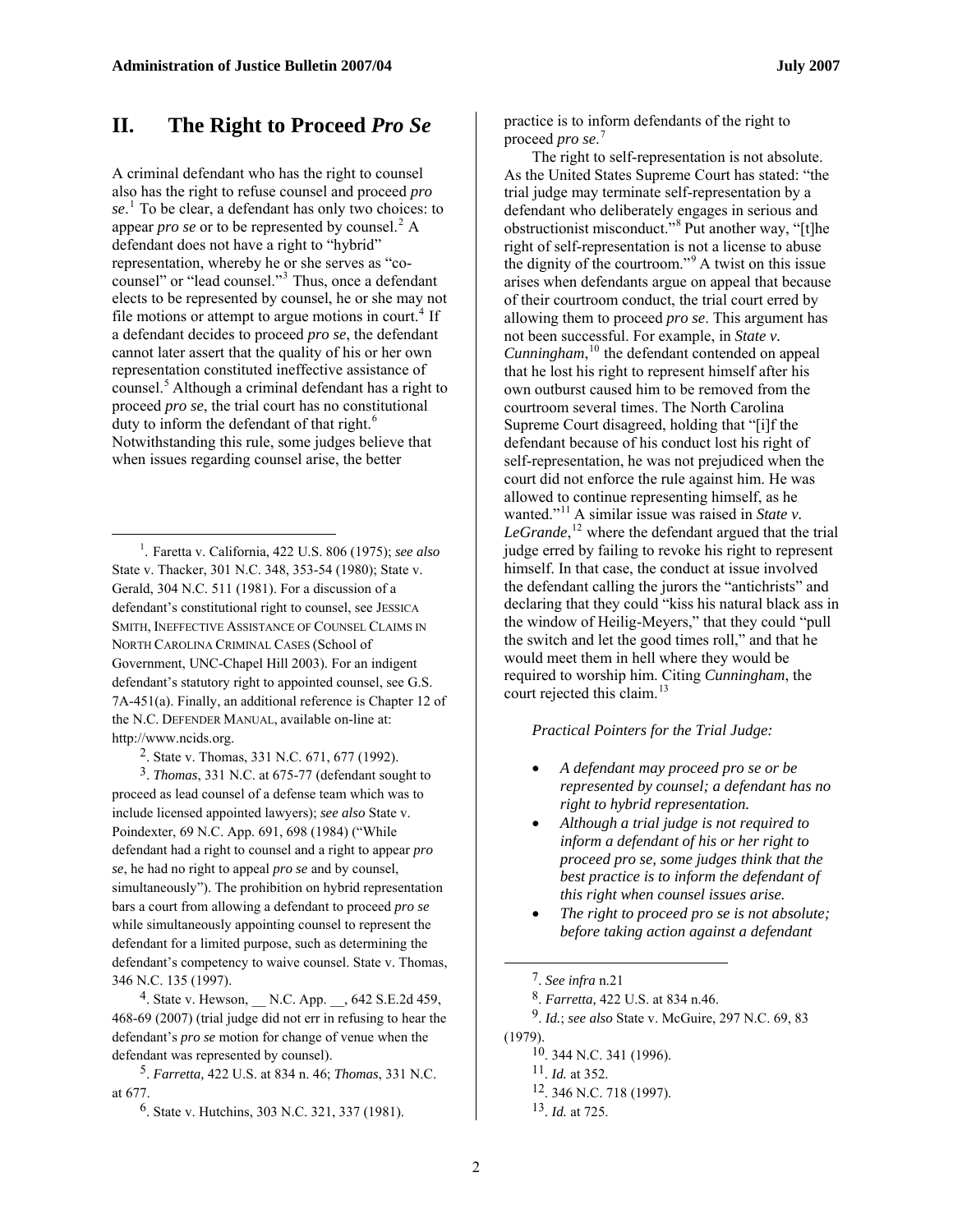$\overline{a}$ 

*who abuses that right, the trial judge should make sure that the record reflects the serious misconduct that has occurred.* 

### <span id="page-2-0"></span>**III. The Election to Proceed**  *Pro Se*

An election to proceed *pro se* must be expressed "clearly and unequivocally."[14](#page-2-2) The North Carolina Supreme Court has stated that this requirement helps courts to "avoid confusion and prevent gamesmanship by savvy defendants sowing the seeds for claims of ineffective assistance of counsel."[15](#page-2-3) An election has not been clearly and unequivocally made when the defendant (1) merely requests substitute counsel;  $^{16}$  $^{16}$  $^{16}$  (2) requests to participate as "lead counsel" or to proceed *pro se* "with assistance of counsel"; $^{17}$  $^{17}$  $^{17}$  (3) reports a problem or dissatisfaction with counsel;<sup>[18](#page-2-6)</sup> or (4) asks to proceed *pro se* but other statements make that request ambiguous.<sup>[19](#page-2-7)</sup> Likewise, in a case in which a capital defendant was

<span id="page-2-2"></span><span id="page-2-1"></span>14. State v. Flowers, 347 N.C. 1, 17 (1997); State v. Carter, 338 N.C. 569, 581 (1994); State v. Williams, 334 N.C. 440, 454 (1993) (defendant did not clearly and unequivocally assert his right to proceed *pro se*), *vacated on other grounds,* North Carolina v. Bryant, 511 U.S. 1001 (1994); *Thomas*, 331 N.C. at 673.

<span id="page-2-8"></span><span id="page-2-3"></span>15. *Thomas*, 331 N.C. at 674; *see also Williams,* 334 N.C. at 454 (rule that the right to proceed *pro* se must be clearly and unequivocally raised "is required to prevent defendants from manipulating trial courts by recording an equivocal request at trial and then arguing on appeal, as appropriate, either that they have been denied the right to represent themselves or that they did not make a knowing waiver and have therefore been denied the right to counsel"; "[w]e refuse to place trial courts in a position to be whipsawed by defendants clever enough to record an equivocal request to proceed without counsel in the expectation of a guaranteed error no matter which way the trial court rules") (quotation omitted).

<span id="page-2-9"></span><span id="page-2-4"></span>16. *Williams*, 334 N.C. at 455 (noting that the court has repeatedly so held and citing cases on point).

<span id="page-2-10"></span><span id="page-2-5"></span>17. *Thomas*, 331 N.C. at 678 (defendant's repeated requests to appear as "leading attorney" at the head of "assistant" counsel did not amount to a clear and unequivocal expression of a desire to proceed *pro se*).

<span id="page-2-6"></span>18. State v. Gerald, 304 N.C. 511, 519 (1981) (rejecting the contention that a G.S. 15A-1242 inquiry is required whenever a defendant indicates a problem with counsel).

<span id="page-2-7"></span>19. *Williams*, 334 N.C. at 456 (so holding); State v. McGuire, 297 N.C. 69, 82-83 (1979) (same).

represented by private counsel and an appointed lawyer, the defendant's statement that he wished to dismiss private counsel did not constitute a request to proceed *pro se*.<sup>[20](#page-2-8)</sup> Although the better practice in most of these circumstances would be to inquire of the defendant whether he or she wishes to proceed *pro*   $se$ , failure to do so is not reversible error.<sup>[21](#page-2-9)</sup> If a defendant clearly and unequivocally expresses a desire to proceed *pro se*, a trial judge's failure to respond will result in reversible error.<sup>[22](#page-2-10)</sup>

*Practical Pointers for the Trial Judge:* 

- *If a defendant makes a clear and unequivocal request to proceed pro se, the trial judge should conduct the required waiver of counsel inquiry (see section IV, below).*
- *Even if the defendant's statements about his or her desire to proceed pro se are ambiguous, it is best to clarify the defendant's concerns and intentions on the record.*

## **IV. Taking a Waiver**

Once a defendant clearly and unequivocally states that he or she wishes to proceed *pro se*, the trial court must ensure that the defendant's waiver of the right to counsel is knowing, intelligent and voluntary. $^{23}$  $^{23}$  $^{23}$  In order to do this, the trial court must conduct a "thorough inquiry."<sup>[24](#page-2-7)</sup> The inquiry required by G.S."

20. State v. Johnson, 341 N.C. 104, 111-12 (1995) (noting that the defendant did not express any dissatisfaction with his court-appointed lawyer and did not ask that the court-appointed lawyer be removed).

21. *Gerald*, 304 N.C. at 518 ("better practice when a defendant indicates problems with his counsel is for the court to inquire whether defendant wishes to conduct his own defense"); *McGuire,* 297 N.C. at 84 ("better practice . . . would have been for the court to have questioned defendant . . . at the time he made the vague statements concerning his desire to defend himself").

 $22$ . State v. Walters,  $\quad$  N.C. App.  $\quad$  , 641 S.E.2d 758 (2007).

23. *Farretta,* 422 U.S. at 835; Thacker, 301 N.C. at 354; *see also Thomas,* 331 N.C. at 674; State v. Love, 131 N.C. App. 350, 354 (1998), *aff'd*, 350 N.C. 586 (1999); State v. Hardy, 78 N.C. App. 175, 179 (1985).

24. G.S. 15A-1242; *Thomas,* 331 N.C. at 674; *Carter,*  338 N.C. at 581.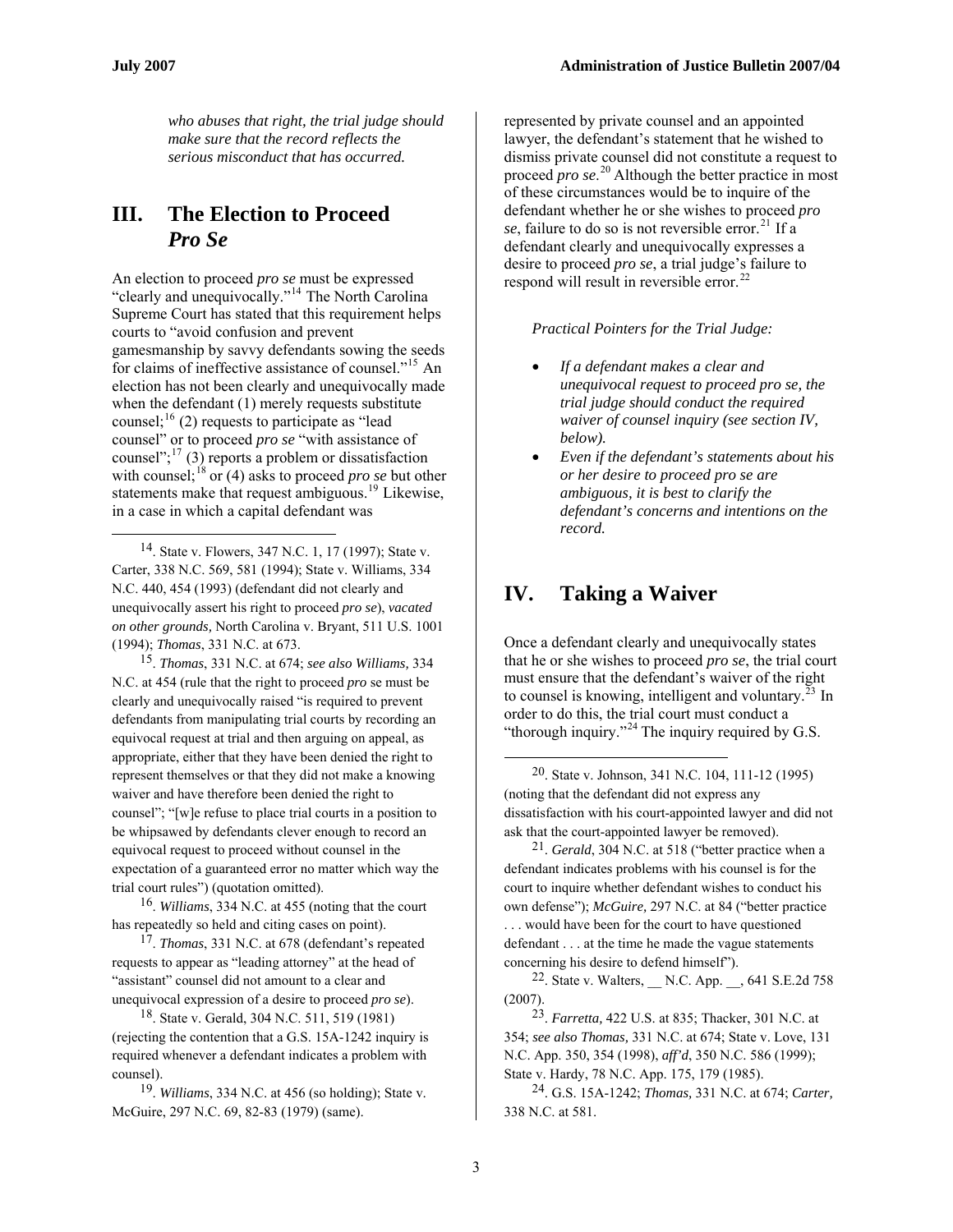15A-1242 satisfies these constitutional requirements.<sup>[25](#page-3-0)</sup> That statute provides:

> A defendant may be permitted at his election to proceed in the trial of his case without the assistance of counsel only after the trial judge makes thorough inquiry and is satisfied that the defendant:

- (1) Has been clearly advised of his right to the assistance of counsel, including his right to the assignment of counsel when he is so entitled;
- (2) Understands and appreciates the consequences of this decision; and
- (3) Comprehends the nature of the charges and proceedings and the range of permissible punishments.

 $\overline{a}$ 

The inquiry under G.S. 15A-1242 is mandatory and failure to follow the statute is prejudicial error.<sup>[26](#page-3-1)</sup>

<span id="page-3-0"></span>25. *Carter*, 338 N.C. at 581; *Thomas,* 331 N.C. at 674; *Thacker,* 301 N.C. at 355 ("we hold that compliance with the dictates of G.S. 15A-1242 fully satisfies the constitutional requirement that waiver of counsel must be knowing and voluntary"); State v. Flowers, 347 N.C. 1, 17 (1997) (waiver after compliance with G.S. 15A-1242 was valid); *see also* State v. Phillips, 149 N.C. App. 310, 318 (2002) (waiver was valid where trial judge complied with G.S. 15A-1242); State v. King, 158 N.C. App. 60, 64 (2003) (same).

<span id="page-3-5"></span><span id="page-3-4"></span><span id="page-3-3"></span><span id="page-3-2"></span><span id="page-3-1"></span>26. *Thomas,* 331 N.C. at 674; State v. Pruitt, 322 N.C. 600, 604 (1988) (new trial for failure to take proper waiver); State v. Dunlap, 318 N.C. 384, 389 (1986) (new trial because judge did not comply with G.S. 15A-1242); State v. Bullock, 316 N.C. 180, 185-86 (1986) (new trial required when trial judge failed to comply with G.S. 15A-1242); State v. McCrowre, 312 N.C. 478, 481 (1984) (defendant entitled to a new trial where the trial judge did not conduct the G.S. 15A-1242 inquiry); State v. Cox, 164 N.C. App. 399, 401 (2004) (same); State v. Stanback, 137 N.C. App. 583, 585-86 (2000) (failure to follow G.S. 15A-1242 amounted to plain error); State v. Godwin, 95 N.C. App. 565, 572 (1989) (allowing defendant to speak for himself without conducting G.S. 15A-1242 inquiry was reversible error); State v. Lyons, 77 N.C. App. 565, 568 (1985) (judge's failure to advise the defendant of the consequences of her decision to proceed *pro se* or the nature of the charges and proceedings and the range of

The inquiry must be of the defendant, not of defense counsel,<sup>[27](#page-3-2)</sup> and "perfunctory questioning" is insufficient.[28](#page-3-3) However, neither the statute nor the case law sets out specific guidelines regarding how the statutorily mandated inquiry must be conducted.<sup>[29](#page-3-4)</sup> On appeal, the critical inquiry is "whether the statutorily required information has been communicated in such a manner that the defendant's decision to represent himself is knowing and voluntary."[30](#page-3-5) The Superior Court Bench Book suggests that the following questions satisfy the requirements of G.S. 15A-1242 and G.S. 7A-457 (discussed below):

- 1. Are you able to hear and understand me?
- 2. Are you now under the influence of any alcoholic beverages, drugs, narcotics, or other pills?
- 3. How old are you?
- 4. Have you completed high school? college? If not, what is the last grade you completed?
- 5. Do you know how to read? write?
- 6. Do you suffer from any mental handicap? physical handicap?
- 7. Do you understand that you have a right to be represented by a lawyer?
- 8. Do you understand that you may request that a lawyer be appointed for you if you are unable to hire a lawyer; and one will be appointed if you cannot afford to pay for one?
- 9. Do you understand that, if you decide to represent yourself, you must follow the same rules of evidence and procedure that a lawyer appearing in this court must follow?
- 10. Do you understand that, if you decide to represent yourself, the court will not give you legal advice concerning defenses, jury instructions or other legal issues that may be raised in the trial?

possible punishments required reversal); State v. Michael 74 N.C. App. 118 (1985) (court's failure to follow requirements of G.S. 15A-1242 required a new trial).

27. *Pruitt*, 322 N.C. at 604 (bench conference with counsel did not satisfy the statutory requirements).

28. *Thomas,* 331 N.C. at 674 (quotation omitted).

29. *Carter*, 338 N.C. at 583.

 $30$ . *Id.*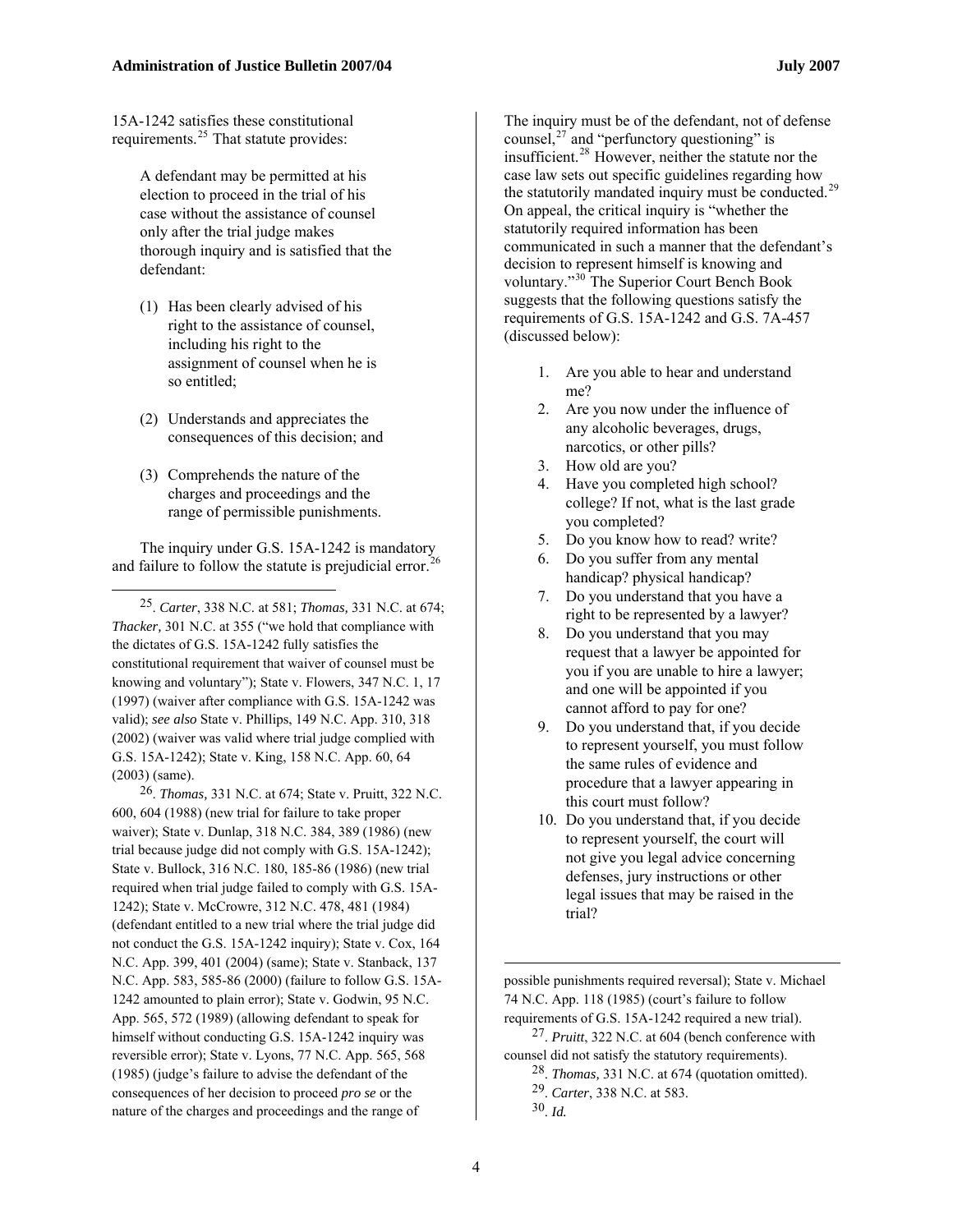- 11. Do you understand that I must act as an impartial judge in this case, that I will not be able to offer you legal advice, and that I must treat you just as I would treat a lawyer?
- 12. Do you understand that you are charged with , and that if you are convicted of this (these) charge(s), you could be imprisoned for a maximum of and that the minimum sentence is  $)$ ? (Add fine or restitution if necessary.)
- 13. With all these things in mind, do you now wish to ask me any questions about what I have just said to you?
- 14. Do you now waive your right to assistance of a lawyer, and voluntarily and intelligently decide to represent yourself in this case?<sup>[31](#page-4-0)</sup>

If the trial judge complies with G.S. 15A-1242 and is satisfied that the defendant knowingly and voluntarily chooses to waive counsel and proceed *pro se*, the trial judge must allow the defendant to proceed without counsel.[32](#page-4-1) On the other hand, having conducted the inquiry mandated by G.S. 15A-1242, a judge may deny the defendant's request to proceed *pro se*, if the judge concludes that the waiver does not satisfy the constitutional requirements that it be knowing, intelligent and voluntary.[33](#page-4-2) A decision to deny a waiver cannot be based on the defendant's ability to present an effective defense, because, for example, he or she has limited education, limited intellectual functioning, or no access to legal materials.[34](#page-4-3) As the North Carolina Supreme Court has stated:

<span id="page-4-0"></span>31. 1 NORTH CAROLINA TRIAL JUDGES' BENCH BOOK: SUPERIOR COURT chapter 6, pp. 12-13 (Institute of Government 1999). Obviously, follow-up inquiries may be required depending on the responses to these questions. For example, if the defendant indicates that he or she is taking medication, a judge would want to know, among other things, what the medication is, what it is being taken for, whether it is prescription or non-prescription medication, and whether the defendant is taking the medication according to package or prescription directions.

32. *Dunlap*, 318 N.C. at 389.

1

<span id="page-4-5"></span><span id="page-4-4"></span><span id="page-4-2"></span><span id="page-4-1"></span>33. State v. Reid, 151 N.C. App. 379, 386 (2002) (trial judge did not err in refusing to accept the defendant's waiver).

<span id="page-4-7"></span><span id="page-4-6"></span><span id="page-4-3"></span>34. *Williams*, 334 N.C. at 454; *see also Gerald,* 304 N.C. at 518 ("the issue is not whether the defendant has the skill and training to represent himself adequately"); State v.

The right protects individual free choice and therefore must be honored even though its exercise may undermine the objective fairness of a proceeding. . . . [A]lthough the defendant may conduct his own defense ultimately to his own detriment, his choice must be honored out of that respect for the individual which is the life-blood of the law. . . . [A] defendant who clearly elects to represent himself must be permitted to do so upon the sole condition that he make a knowing and voluntary waiver of the right to counsel. Nor does a defendant need the skill of a lawyer to knowingly waive counsel. Such a waiver will be found if the defendant has been made aware of the benefits of counsel and understands the consequences of foregoing those benefits.[35](#page-4-4)

In one case, the court of appeals held that the fact that a defendant was seventeen years old and had only a ninth grade education did not establish, in the absence of other evidence, that the defendant was unable to understand the nature of the proceedings against him or his decision regarding waiving counsel.[36](#page-4-2) By contrast, in *State v. Gerald*,[37](#page-4-5) the North Carolina Supreme Court stated in dicta that it was "overwhelmingly apparent ... that defendant could not have been allowed to take over his own defense."[38](#page-4-6) In that case, the defendant was twentysix years old, had the equivalent of a third grade reading and comprehension level, had an I.Q. of 65, functioned within a range of mild mental retardation, and had a history of mental illness, including auditory hallucinations.[39](#page-4-3)

In some cases, this inquiry may raise questions about competency to waive counsel. The standard of competency for waiving counsel is the same as the standard of competency to stand trial.<sup>[40](#page-4-7)</sup> Thus, when

LeGrande, 346 N.C. 718, 726 (1997) ("The Court in *Farretta* made it clear that a defendant's technical legal knowledge is not relevant to the determination of whether he knowingly waives the right to counsel.").

35. *Williams*, 334 N.C. at 454 (quotations and citations omitted).

36. State v. Fulp, 355 N.C. 171, 180 (2002).

37. 304 N.C. 511 (1981).

- 38. *Id.* at 519.
- 39. *Id.* at 518.

40. Godinez v. Moran, 509 U.S. 389 (1993). The

United States Supreme Court has held that the standard for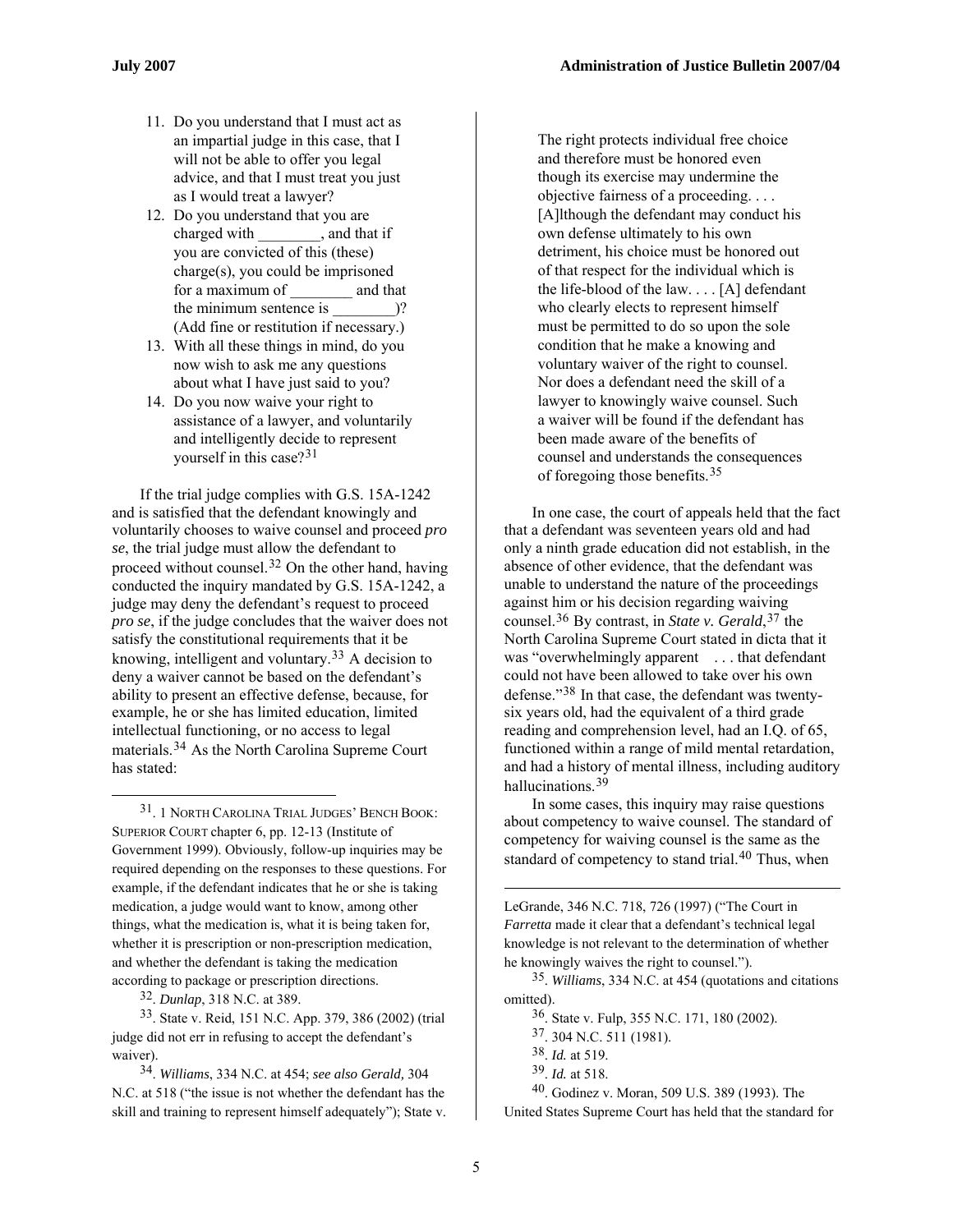issues regarding competency arise, the trial judge should follow usual policy for obtaining a competency evaluation before counsel is removed at the defendant's request.<sup>[41](#page-5-0)</sup> Note that a finding that a defendant is competent to waive counsel is not the same as a finding that the waiver is knowing and voluntary.[42](#page-5-1) If a defendant has been allowed to proceed *pro se*, the trial court cannot, over the defendant's objection, appoint counsel for the limited purpose of litigating the defendant's capacity to knowingly and intelligently waive the right to counsel.[43](#page-5-2)

The Administrative Office of the Courts (AOC) has developed a form, AOC-CR-227 (rev. 6/97), to be used by a trial judge when a defendant wishes to waive counsel. The form is available on-line at: <http://www.nccourts.org/Forms/Documents/686.pdf>.

1

<span id="page-5-3"></span>competence is whether a defendant has "sufficient present ability to consult with his lawyer with a reasonable degree of rational understanding" and has "a rational understanding of the proceedings against him." *Id.*  (quotations omitted). The statutory test for competency in North Carolina is essentially the same. *LeGrande*, 346 N.C. at 724.

<span id="page-5-0"></span>41. *Compare LeGrande*, 346 N.C. at 722-25 (concluding that the trial judge's inquiry regarding whether to allow the defendant to proceed *pro se* was sufficient, when the trial judge referred the defendant for a mental evaluation as to competency to proceed and to waive counsel) *with* State v. Rich, 346 N.C. 50, 63 (1997) (trial judge did not err in taking waiver of counsel without ordering a competency evaluation). *See also Thomas*, 331 N.C. 671 (in connection with counsel waiver, the trial judge committed the defendant to Dorothea Dix Hospital for a competency evaluation).

<span id="page-5-5"></span><span id="page-5-4"></span>A court is not required to make a competency determination in every case in which a defendant seeks to waive the right to counsel; a competency determination is necessary only when a court has reason to doubt the defendant's competence. *Godinez,* 509 U.S. at 402 n.13.

<span id="page-5-6"></span><span id="page-5-1"></span>42. *Id.* at 401 & n.12. As the United States Supreme Court has explained:

> The focus of a competency inquiry is the defendant's mental capacity; the question is whether he has the *ability* to understand the proceedings. The purpose of the "knowing and voluntary" inquiry, by contrast, is to determine whether the defendant actually *does* understand the significance and consequences of a particular decision and whether the decision is uncoerced.

<span id="page-5-7"></span><span id="page-5-2"></span>*Id.* (citations omitted). 43. *Thomas*, 346 N.C. 135.

A waiver will not be presumed from a silent record.<sup>[44](#page-5-3)</sup> However, when a defendant executes a written waiver that is then certified by the trial court, the waiver will be presumed to have been knowing, voluntary and intelligent.[45](#page-5-4) This presumption can and has been overcome.<sup>[46](#page-5-5)</sup> Thus, reversible error has been held to occur when the trial judge signs a form indicating that the procedure had been followed, but the transcript of the proceeding shows the trial judge failed to comply with the procedure, either entirely or in part.[47](#page-5-6) As the appellate courts have stated: "A written waiver of counsel is no substitute for actual compliance by the trial court with G.S. 15A-1242."<sup>[48](#page-5-7)</sup> At the same time, the lack of a written waiver will not require reversal where the record otherwise shows that the judge conducted the G.S. 15A-1242

44. State v. Brown, 325 N.C. 427, 428 (1989) (dealing with waiver of right to assistant counsel in a capital case); State v. Warren, 82 N.C. App. 84, 85 (1986) ("waiver cannot be inferred from a silent record"); *see also* State v. Callahan, 83 N.C. App. 323, 324-25 (1986) (although the State noted in its appellate brief that the trial judge addressed the defendant pursuant to G.S. 15A-1242, the proceedings were not recorded by the court reporter and there was no mention of a completed waiver form: "Consequently, the record is silent as to what questions were asked of defendant and what his responses were. Absent a transcription of those proceedings, this Court cannot presume that defendant knowingly and intelligently waived his right to counsel").

45. *See* State v. Hyatt*,* 132 N.C. App. 697, 703 (1999); State v. Warren, 82 N.C. App. 84, 89 (1986); *Love*, 131 N.C. App. at 355.

46. *See Hyatt,* 132 N.C. App. at 703; State v. Evans, 153 N.C. App. 313, 315-16 (2002).

47. *See* State v. Hardy, 78 N.C. App. 175, 179 (1985) (case was vacated and remanded when although the trial judge signed a certification indicating that the statutory procedure had been followed, the transcript showed that was not the case); State v. Wells, 78 N.C. App. 769, 773 (1986) (new trial ordered when, although certified written waiver stated that the trial judge made all necessary inquiries, the record disclosed otherwise); *Hyatt,* 132 N.C. App. at 703-04 (trial judge failed to inform the defendant of anything); *Evans*, 153 N.C. App. at 315 (reversing and remanding where the trial judge failed to make second and third inquiries required by G.S. 15A-1242).

48. State v. Cox, 164 N.C. App. 399, 402 (2004); *Evans*, 153 N.C. App. at 315; *Hyatt,* 132 N.C. App. at 703; *Wells,* 78 N.C. App. at 773.

 $\overline{a}$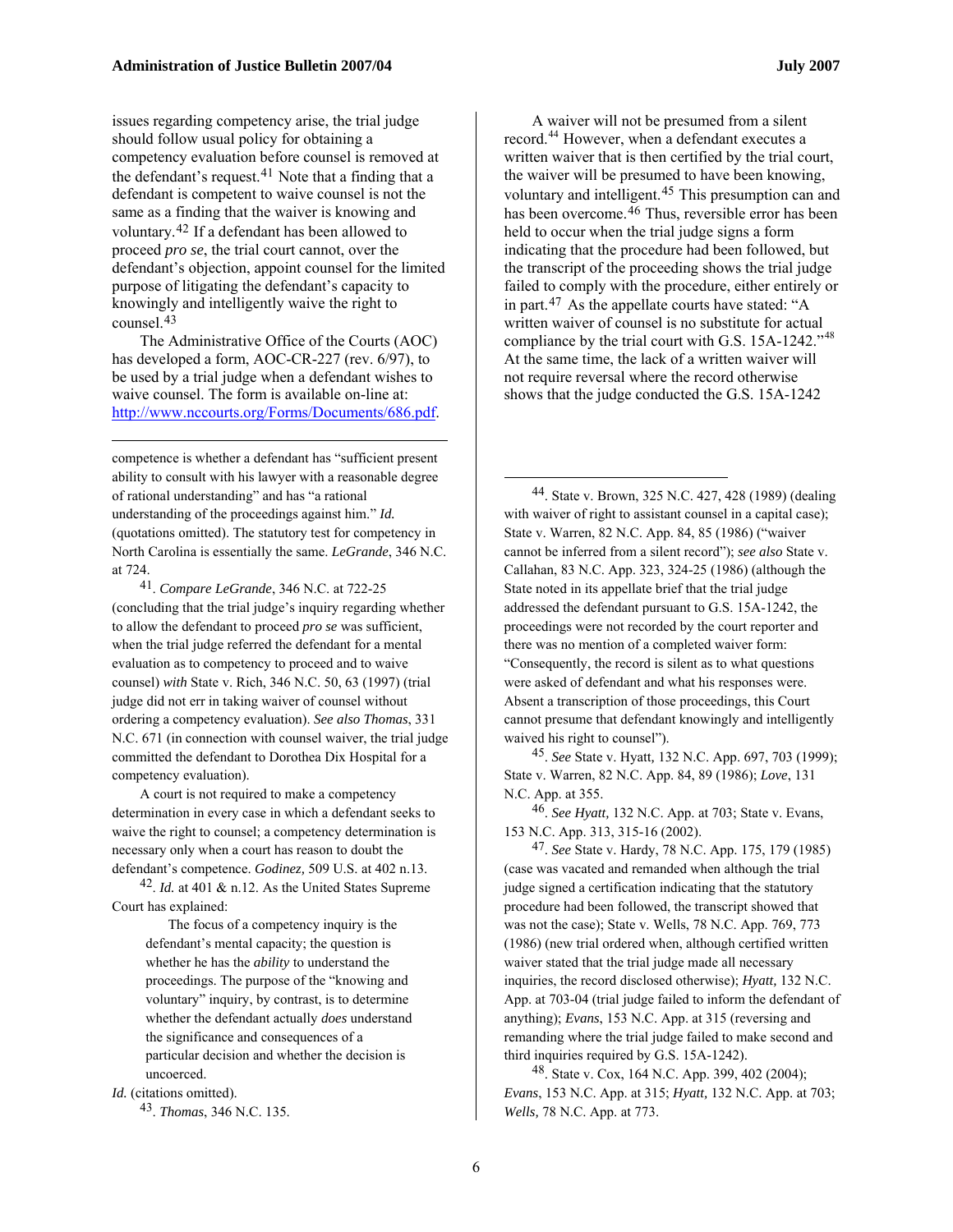<span id="page-6-0"></span>inquiry.[49](#page-6-1) Additionally, a defendant's bare assertion in open court and not while testifying that the trial court did not comply with G.S. 15A-1242 is insufficient to rebut the presumption of validity. $50$ 

In North Carolina, criminal defendants are entitled to counsel in probation revocation hearings.<sup>[51](#page-6-3)</sup> A waiver of counsel for purposes of a probation revocation hearing must comply with G.S. 15A- $1242.^{52}$  $1242.^{52}$  $1242.^{52}$ 

*Practical Pointers for the Trial Judge:* 

- *Always conduct a G.S. 15A-1242 inquiry of the defendant; do not simply complete AOC-CR-227.*
- *Conduct the inquiry on the record.*
- *The purpose of the inquiry is not to determine whether the defendant can effectively present his or her case; the inquiry is limited to whether the waiver is made knowingly, intelligently, and voluntarily.*
- *Develop a standard "statement" to warn the defendant of the hazards of proceeding pro se.*
- *Memorialize the defendant's waiver by completing AOC-CR-227.*
- *Allow a recess for the defendant to reconsider the decision to waive counsel.*
- *If the defendant's request raises issues of competency, order an evaluation and determine competency before deciding whether to remove counsel.*

<span id="page-6-1"></span>49. State v. Heatwole, 344 N.C. 1, 17-19 (1996) (lack of written waiver did not require reversal where record revealed that trial judge made the required inquiry).

<span id="page-6-2"></span><sup>50</sup>. State v. Wall, \_ N.C. App.  $($  June 19, 2007) (during a discussion with the trial judge about the defendant's intentions with respect to an appeal, the defendant stated that he had not been properly informed of the potential sentences the charges carried).

51. G.S. 15A-1345(e).

 $\overline{a}$ 

<span id="page-6-6"></span><span id="page-6-5"></span><span id="page-6-4"></span><span id="page-6-3"></span>52. State v. Whitfield, 170 N.C. App. 618, 621 (2005) (waiver complied with G.S. 15A-1242); State v. Proby, 168 N.C. App. 724, 726 (2005) (waiver was sufficient); State v. Debnam, 168 N.C. App. 707, 709 (2005) (reversed and remanded because of improper waiver); State v. Hill, 168 N.C. App. 391, 396 (2005) (judge's inquiry at probation revocation hearing satisfied mandates of G.S. 15A-1242); *Evans*, 153 N.C. App. at 615-16 (reversed and remanded because of improper waiver).

#### **V. Indigent's Waiver of the Right to Appointed Counsel**

G.S. 7A-457 governs an indigent defendant's waiver of the right to appointed counsel. A waiver of appointed counsel must be obtained if an indigent defendant wishes to be represented by private retained counsel. A waiver of appointed counsel also must be obtained before an indigent defendant can be allowed to proceed *pro se*. G.S. 7A-457 provides in relevant part:

(a) An indigent person who has been informed of his right to be represented by counsel at any in-court proceeding, may, in writing, waive the right to in-court representation by counsel in accordance with rules adopted by the Office of Indigent Defense Services. Any waiver of counsel shall be effective only if the court finds of record that at the time of waiver the indigent person acted with full awareness of his rights and of the consequences of the waiver. In making such a finding, the court shall consider, among other things, such matters as the person's age, education, familiarity with the English language, mental condition, and the complexity of the crime charged.<sup>[53](#page-6-5)</sup>

The inquiry under G.S. 7A-457 is similar to the inquiry required under G.S. 15A-1242 and may be satisfied in a similar manner.<sup>[54](#page-6-6)</sup>

Form AOC-CR-227 is drafted to allow for either a waiver of assigned counsel only or a waiver of the right to all assistance of counsel, which includes the right to assigned counsel. For an indigent defendant to proceed *pro se*, the defendant must waive the right to all assistance of counsel.

Although G.S. 7A-457 provides for a written waiver of counsel from an indigent defendant, the North Carolina Supreme Court has stated that "this section has been construed as directory, not mandatory, so long as the provisions of the statute

-

<sup>53.</sup> IDS Rule 1.6(a) pertains to waivers in non-capital cases and "restates the requirements for a valid waiver in G.S. 7A-457(a) and is intended to continue current practice and procedure." Commentary to IDS R. 1.6(a). IDS Rule 2A.3(a) pertains to waivers in capital cases and parallels Rule 1.6(a).

<sup>54.</sup> State v. Fulp, 355 N.C. 171, 176 (2002); *Heatwole,* 344 N.C. at 18. See section IV above, discussing the requirements for taking a waiver.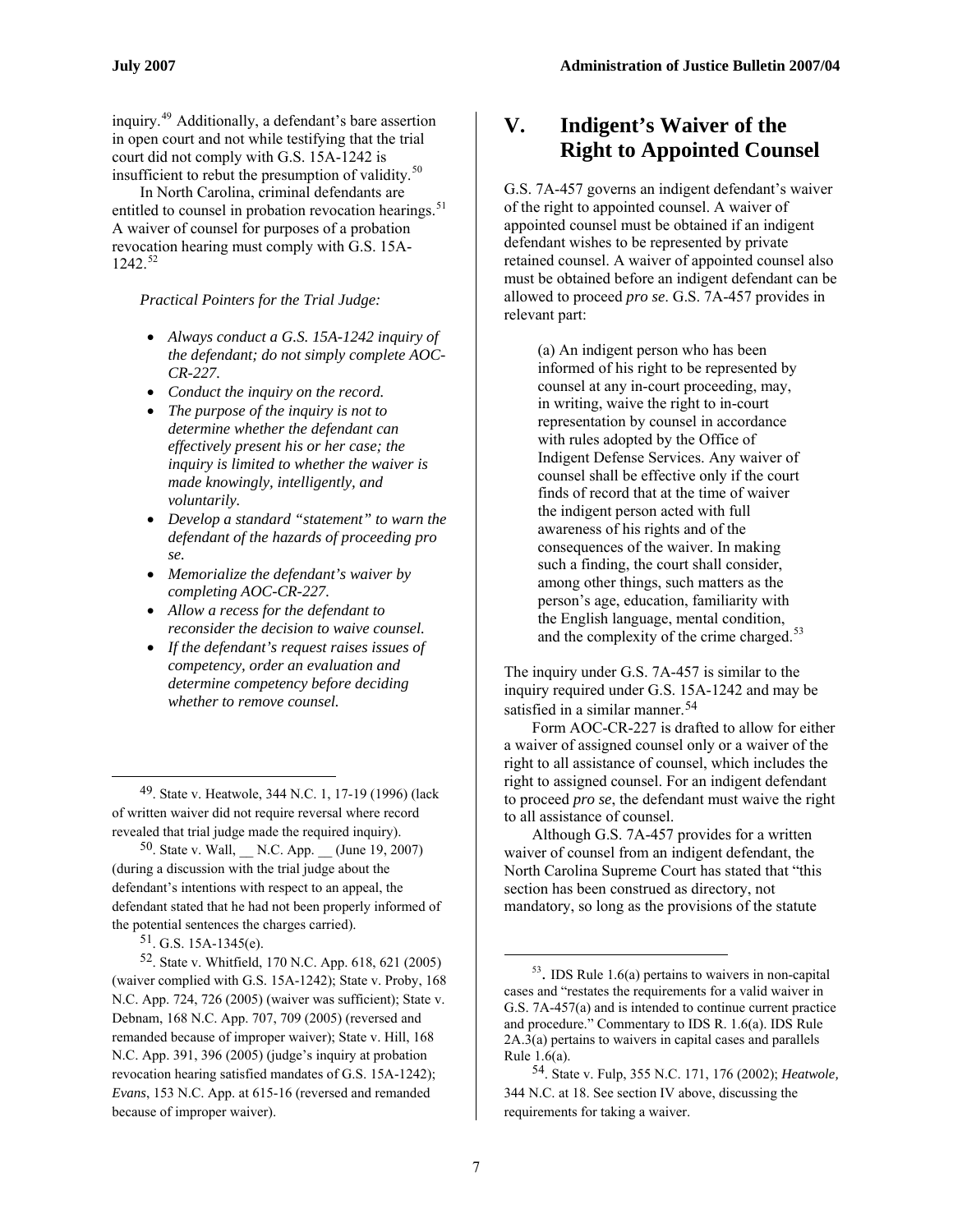does not need to make specific findings as to these

have otherwise been followed."<sup>[55](#page-7-0)</sup> Clearly, however, the best practice would be to obtain a written waiver. Additionally, although the statute requires the trial judge to consider "among other things, such matters as the person's age, education, familiarity with the English language, mental condition, and the complexity of the crime charged,"<sup>[56](#page-7-1)</sup> the trial court

factors or specifically state that it considered them.<sup>[57](#page-7-2)</sup> If an indigent defendant waives the right to appointed counsel with the intention of making arrangements for private counsel, he or she should be afforded a reasonable period of time in which to retain counsel.<sup>[58](#page-7-3)</sup> One typical problem that arises in this scenario is that the day of trial arrives and the defendant informs the court that he or she has not retained counsel. The defendant then requests either that the trial court "get someone" to help with the case or that he or she be granted a continuance to secure private counsel. May the trial judge deny the defendant's request and call the case for trial, finding that the defendant waived the right to counsel? In general, the answer to this question is no, because while the defendant has waived the right to appointed counsel, the defendant has not waived the right to all assistance of counsel. In fact, in precisely this situation, the North Carolina Supreme Court held that denying the defendant's request to "get someone" to help him and requiring him to proceed *pro se* was error, concluding that there was "no evidence that defendant ever intended to proceed to trial without the assistance of some counsel."[59](#page-7-4) This does not

<span id="page-7-5"></span> $\overline{a}$ 

<span id="page-7-1"></span>56. G.S. 7A-457(a); State v. McCrowre, 312 N.C. 478, 480-81 (1984).

<span id="page-7-2"></span>57. *Fulp,* 355 N.C. at 176-77 (the fact that the judge did not expressly and specifically state in his findings of fact that he considered the defendant's age, education, familiarity with the English language, mental condition and complexity of the crime did not warrant reversal).

<span id="page-7-3"></span>58. State v. Quick, \_\_ N.C. App. \_\_, 634 S.E.2d 915, 917 (2006).

<span id="page-7-4"></span>59. *McCrowre*, 312 N.C. at 480; *see also* State v. White, 78 N.C. App. 741, 742-46 (1986) (at arraignment, after the defendant's private counsel was allowed to withdraw for non-payment of her fee, the defendant waived his right to appointed counsel and was granted a continuance to secure counsel; when the case came on for trial, the defendant appeared for trial without counsel and the trial judge proceeded as if the defendant had waived his right to all assistance of counsel; the appellate court ordered a new trial, concluding that nothing in the record indicated that the defendant wished to proceed to trial

mean, however, that a judge is without tools to deal with a defendant who seeks to "game" the system and obstruct the administration of justice. Where the defendant's conduct constitutes "gamesmanship," issues of forfeiture of counsel may arise and, when faced with a late request to withdraw a waiver, the trial judge may require a showing of good cause. $60$ 

#### *Practical Pointers for the Trial Judge:*

1

• *Do not allow an indigent defendant to proceed with retained counsel without taking a waiver of appointed counsel.*

without the assistance of some counsel, rather the record indicated the contrary); State v. Graham, 76 N.C. App. 470, 471-75 (1985) (the defendant waived the right to assigned counsel and was given a continuance to allow him to retain private counsel; when the case came on for trial, the defendant was unrepresented and the trial proceeded; ordering a new trial, the court of appeals held that there was no evidence that the defendant intended to proceed to trial without any counsel, and that in fact the record revealed otherwise; it also noted that there was nothing on the record suggesting that defendant's failure to retain counsel was due to his own negligence or lack of diligence).

60. *Quick*, 634 S.E.2d at 917 ("As to the retention of private counsel, a defendant must be granted a reasonable time in which to obtain counsel of his own choosing, and must be granted a continuance to obtain counsel of his choosing where, through no fault of his own, he is without counsel. A defendant may lose his constitutional right to be represented by the counsel of his choice when the right to counsel is perverted for the purpose of obstructing and delaying a trial. Any willful actions on the part of the defendant that result in the absence of defense counsel constitutes a forfeiture of the right to counsel.") (quotations and citations omitted); *see also Graham*, 76 N.C. App. at 475 (defendant who waived appointed counsel stating he would get private counsel then appeared for trial, after a continuance, unrepresented; holding that the trial court erred by proceeding with a *pro se* defendant because the defendant only had waived his right to appointed counsel; noting however that when the defendant appeared unrepresented for trial, indicating that he had "[r]an into a little problem" in retaining private counsel, the trial court made no inquiry and thus the court "[h]ad no basis for concluding that defendant's failure to retain counsel was due to his own negligence or lack of diligence"). For additional case law, see section VII discussing, in part, withdrawal of waivers made "late in the game" and section IX, discussing forfeiture of counsel.

<span id="page-7-0"></span><sup>55.</sup> *Fulp,* 355 N.C. at 176-77; *see also Heatwole,* 344 N.C. at 18.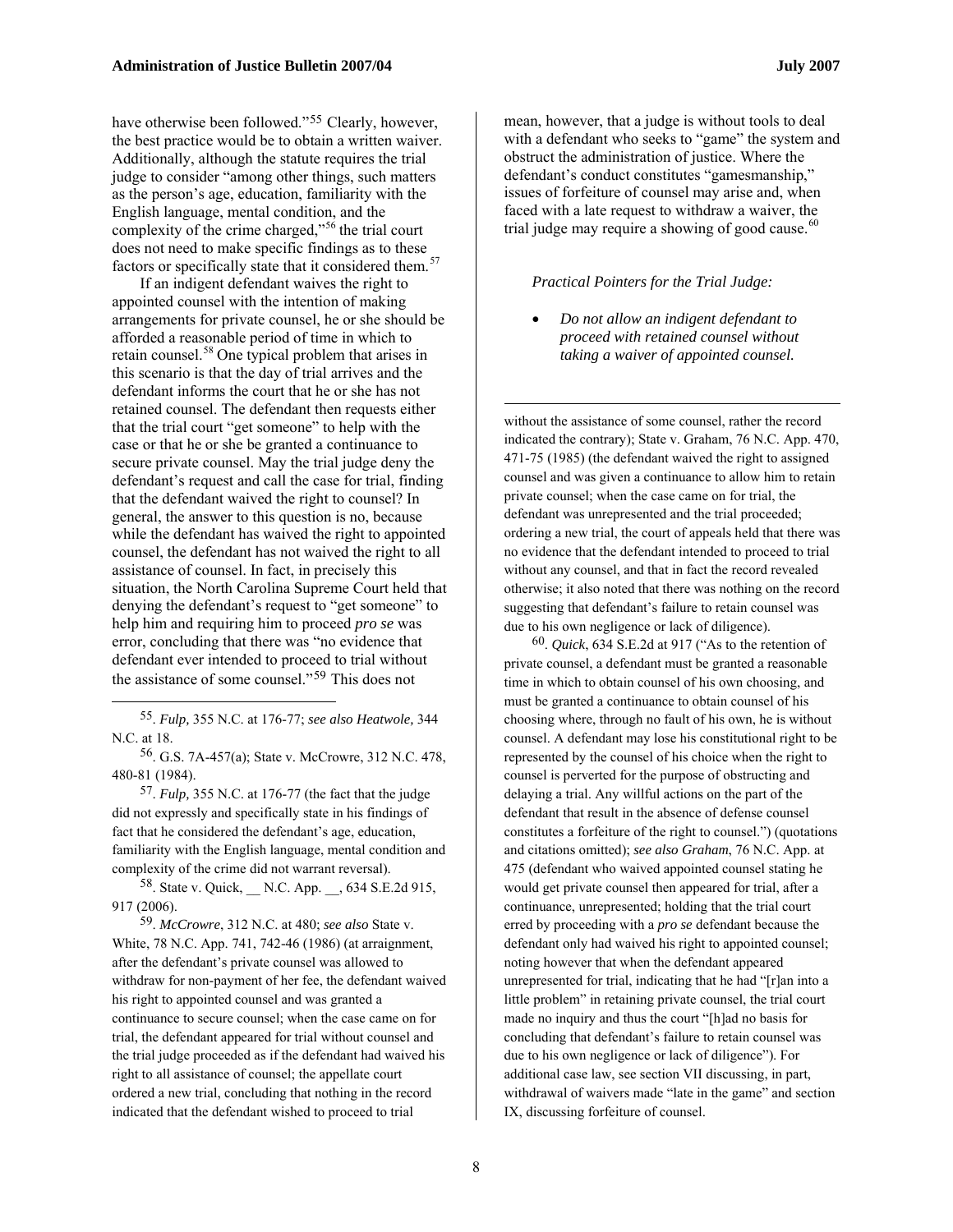- *When an indigent defendant waives the right to appointed counsel and expresses an intent to secure private counsel, inform the defendant of the consequences if she or she fails to obtain counsel within the time allowed.*
- *Do not allow an indigent defendant to proceed pro se without making sure the defendant has waived both the right to appointed counsel and the right to assistance of counsel.*
- *Conduct the waiver of appointed counsel as you would a standard waiver under G.S. 15A-1242.*
- *Memorialize the waiver of appointed counsel by completing AOC-CR-227.*
- *If the defendant waives the right to appointed counsel expressing a desire to secure private counsel and then fails to do so, make a record of the defendant's explanation for this failure.*

#### <span id="page-8-0"></span>**VI. Proceedings Covered by the Waiver**

A waiver of counsel "is good and sufficient until the proceedings are terminated or until the defendant makes known to the court that he desires to withdraw the waiver and have counsel assigned to him."[61](#page-8-1) Although G.S. 15A-1242 states that a defendant may be permitted to proceed at the trial of his or her case without counsel only after "the trial judge" makes the required inquiry, a pretrial waiver taken by one judge is valid for trial, even if a different judge presides over the trial. As one decision stated:

Although [G.S.] 15A-1242 states that the "trial judge" must make the inquiry into the defendant's choice to represent himself, we do not read the statute as mandating that the inquiry be made by the judge actually presiding at the defendant's trial. A thorough inquiry into the three substantive elements of the statute, conducted at a preliminary stage of the proceeding, meets the [statutory] requirements . . . even if conducted by a judge other than the judge who presides at the subsequent trial.<sup>[62](#page-8-2)</sup>

<span id="page-8-4"></span><span id="page-8-3"></span> $\overline{a}$ 

Questions also arise as to whether a waiver taken in district court is sufficient for later superior court proceedings. Consider first cases within the original jurisdiction of the superior court, where a waiver was taken at first appearance in district court. *State v. Williams*[63](#page-8-3) suggests that in this situation, the superior court judge should take a new waiver, after informing the defendant of his or her right to counsel in compliance with G.S. 15A-942 and 15A-603. In *Williams,* the defendant waived representation at first appearance in district court. When the defendant appeared unrepresented at arraignment in superior court, the judge had the defendant complete a waiver form. After the defendant was convicted, he appealed. On appeal, the court held that the waiver at arraignment was insufficient. The court noted that G.S. 15A-942 requires that when a defendant appears at arraignment without counsel, the court must inform the defendant of the right to counsel, give the defendant the opportunity to exercise that right, and take any action necessary to effectuate that right.<sup>[64](#page-8-4)</sup> It held that when a trial judge is required in a pre-trial proceeding to inform a defendant of his or her right to counsel, the judge must do so "in substantially the same manner as at first appearance in District Court."[65](#page-8-2) Citing G.S. 15A-603 (the provision governing counsel issues in first appearances district court), the court concluded:

[A] defendant who appears without counsel at his arraignment must be properly informed of his rights in the manner required by G.S. 15A-603. Where the defendant nevertheless wishes to waive counsel, the court must find that G.S 15A-603 has been complied with before a valid waiver can be made.<sup>[66](#page-8-5)</sup>

judge was good for trial presided over by another superior court judge); *see also* State v. Kinlock, 152 N.C. App. 84 (2002).

63. 65 N.C. App. 498 (1983).

64. The statute also provides that if the defendant does not request an arraignment, in addition to entering a plea of not guilty on the defendant's behalf, the court "shall also verify that the defendant is aware of the right to counsel, that the defendant has been given the opportunity to exercise that right, and must take any action necessary to effectuate that right on behalf of the defendant." G.S. 15A-942.

65. 65 N.C. App. at 504.

66. *Id.* G.S. 15A-603 provides:

<sup>61.</sup> State v. Hyatt, 132 N.C. App. 697, 700 (1999).

<span id="page-8-5"></span><span id="page-8-2"></span><span id="page-8-1"></span><sup>62.</sup> State v. Lamb, 103 N.C. App. 646, 648-49 (1991) (waiver obtained in pretrial hearing by one superior court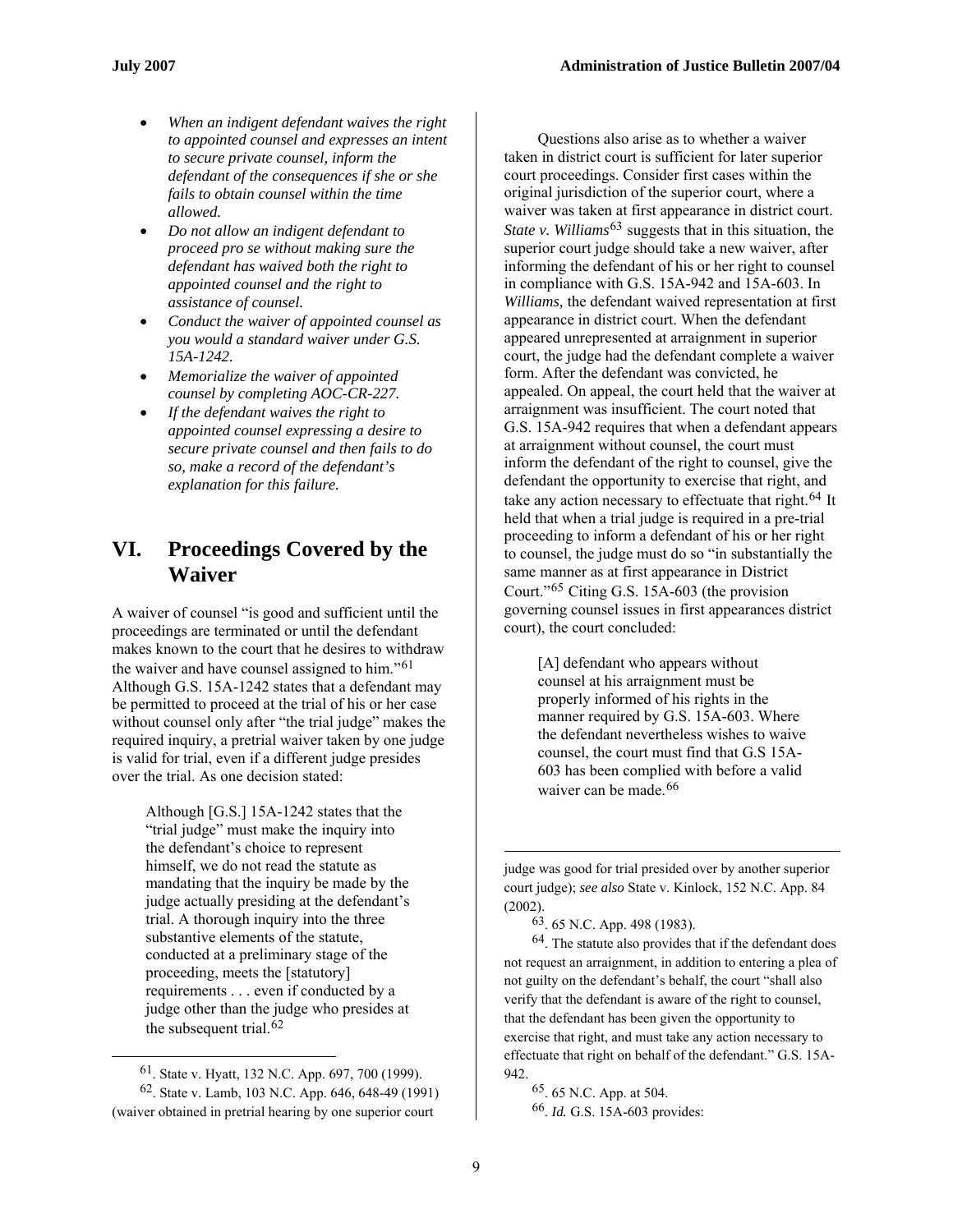Another situation where this question arises is when the defendant waives counsel in district court, is tried and convicted, and then appeals for trial *de novo* in superior court. At least one older case decided before enactment of G.S. 15A-1242 held that because the trial in district court and the trial in superior court on appeal are considered to be one proceeding, a second waiver is superior court is not required.[67](#page-9-1) Additionally, the more recent case of *State v. Wall*<sup>[68](#page-9-2)</sup> can be read as suggesting that this rule continues to apply. Notwithstanding these cases and in light of the *Williams* case discussed above, the best practice is to secure another waiver in cases on *de novo* appeal if the defendant indicates a continued desire to proceed without counsel.

(a) The judge must determine whether the defendant has retained counsel or, if indigent, has been assigned counsel.

 $\overline{a}$ 

(b) If the defendant is not represented by counsel, the judge must inform the defendant that he has important legal rights which may be waived unless asserted in a timely and proper manner and that counsel may be of assistance to the defendant in advising him and acting in his behalf. The judge must inform the defendant of his right to be represented by counsel and that he will be furnished counsel if he is indigent. The judge shall also advise the defendant that if he is convicted and placed on probation, payment of the expense of counsel assigned to represent him may be made a condition of probation, and that if he is acquitted, he will have no obligation to pay the expense of assigned counsel.

<span id="page-9-0"></span>(c) If the defendant asserts that he is indigent and desires counsel, the judge must proceed in accordance with the provisions of Article 36 of Chapter 7A of the General **Statutes** 

(d) If the defendant is found not to be indigent and indicates that he desires to be represented by counsel, the judge must inform him that he should obtain counsel promptly.

<span id="page-9-3"></span>(e) If the defendant desires to waive representation by counsel, the waiver must be in writing in accordance with the provisions of Article 36 of Chapter 7A of the General Statutes except as otherwise provided in this Article.

<span id="page-9-4"></span><span id="page-9-1"></span>67. State v. Watson, 21 N.C. App. 374, 379 (1974) (G.S. 7A-457 "does not require successive waivers in writing at every court level of the proceeding. The trial in the district court and the further trial of the case in the superior court on appeal together constituted one in-court proceeding.").

<span id="page-9-5"></span><span id="page-9-2"></span>68. N.C. App. (June 19, 2007).

Finally, one case held that a waiver made for a resentencing was good for a second resentencing hearing held two days later, after the State filed a motion to re-open.<sup>[69](#page-9-3)</sup>

*Practical Pointers for the Trial Judge:* 

- *If a defendant appears before you without counsel, do not assume a waiver has been taken—check the file.*
- *If you have any questions about the validity of the waiver, inquire about another waiver.*
- *If the case is before you for a trial de novo from district court and the defendant waived counsel in district court, it is best to inquire about another waiver in superior court.*
- *Even if a waiver was taken at first appearance in district court, you should advise the defendant of his or her rights in compliance with G.S. 15A-942 and 15A-603 and take another waiver.*
- *Because of the difficulties of trying a case pro se, consider inquiring of a defendant who has waived counsel pre-trial to see if he or she has changed his or her mind about the decision to proceed pro se.*

#### **VII. Withdrawal of a Waiver**

What happens when the case is called for trial or is mid-trial and the defendant realizes that proceeding *pro se* wasn't such a good idea? As noted above, a waiver of counsel "is good and sufficient until the proceedings are terminated or until the defendant makes known to the court that he desires to withdraw the waiver and have counsel assigned to him."<sup>[70](#page-9-4)</sup> It is the defendant's responsibility to notify the court that he or she has had a change of mind.<sup>[71](#page-9-5)</sup> To satisfy this burden, the defendant must move or request the court

70. *Hyatt*, 132 N.C. App. at 700; *see also Watson,* 21 N.C. App. at 379.

71. *Dorton*, \_\_ N.C. App. \_\_, 641 S.E.2d 357; *Hyatt,*  132 N.C. App. at 700; *Watson,* 21 N.C. App. at 379.

 $\overline{a}$ 

<sup>69.</sup> *State v. Dorton*, \_\_ N.C. App. \_\_, 641 S.E.2d 357 (2007) (two days after the defendant was resentenced, he was brought back into court for a second resentencing hearing; defendant waived counsel six days prior to the first resentencing hearing; because the defendant never moved to withdraw that waiver, the trial judge did not err by failing to inquire, during the second resentencing, about withdrawal).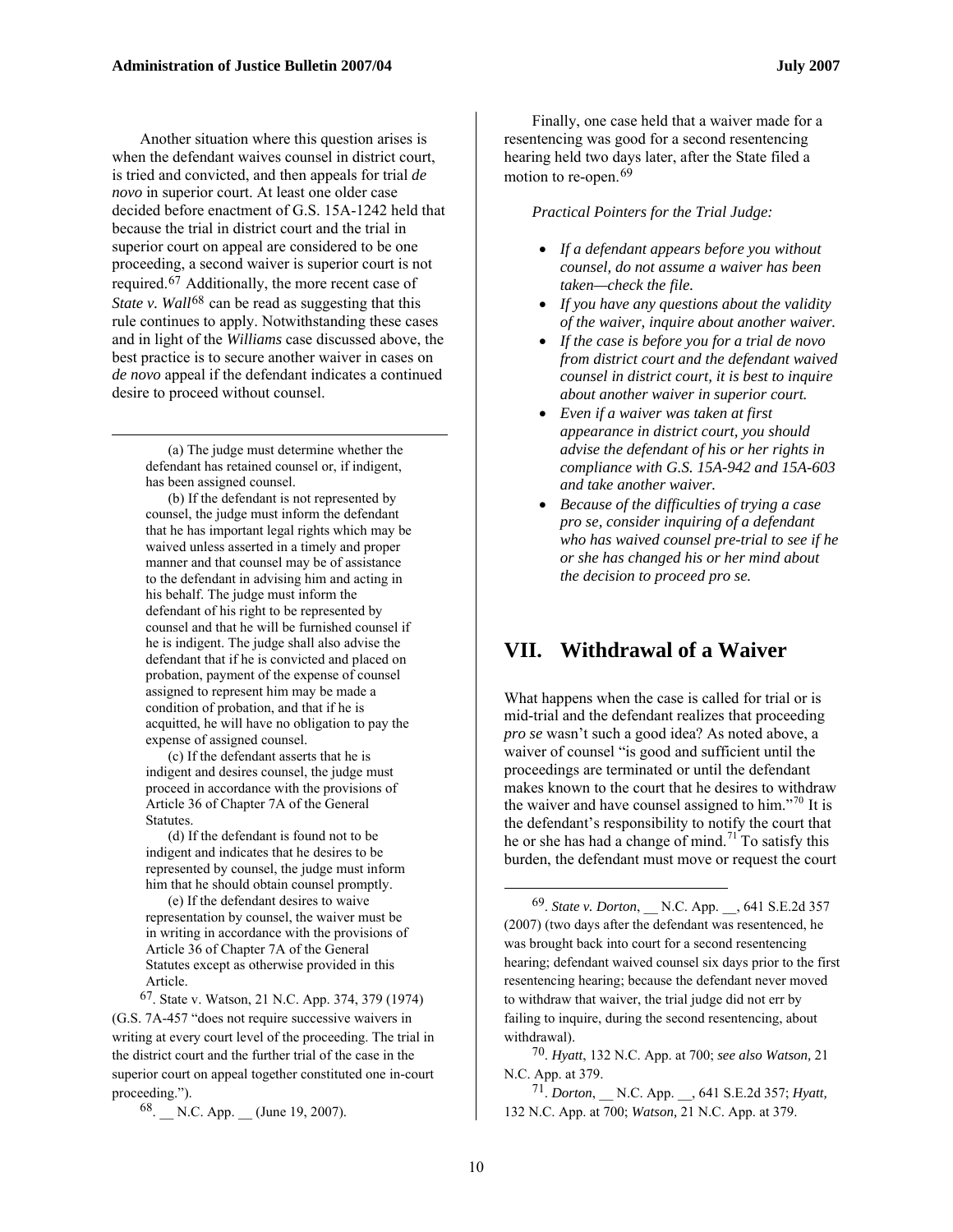to withdraw a waiver.[72](#page-10-0) In *State v. Sexton*, [73](#page-10-1) the court of appeals held that a request for appointment of counsel made after a valid waiver had been taken sufficiently notified the trial judge of the defendant's desire to withdraw the waiver. By contrast, in *State v. Hyatt*, $^{74}$  $^{74}$  $^{74}$  the court of appeals held that a defendant's statements at trial that he did not have a lawyer and thus did not know how to question jurors or prepare an opening statement, "d[id] not equate to a motion or request to withdraw his previous waiver."[75](#page-10-3)

<span id="page-10-8"></span><span id="page-10-7"></span>Several cases indicate that a request to withdraw a waiver made "late in the game," should not be granted unless the defendant shows good cause. For example, in *State v. Smith*, [76](#page-10-4) the defendant waited until the day his case was scheduled for trial before moving to withdraw his waiver and have counsel assigned. The trial court rejected the defendant's motion and the defendant appealed. Affirming, the court of appeals held:

> If this tactic is employed successfully, defendants will be permitted to control the course of litigation and sidetrack the trial. At this stage of the proceeding, the burden is on the defendant not only to move for withdrawal of the waiver, but also to show good cause for the delay. Upon his failure to do so, the signed waiver of counsel remains valid and effective during trial.<sup>[77](#page-10-5)</sup>

*Smith* was followed by *State v. Watts.*[78](#page-10-6) When that case came on for trial on May 19, 1976, the defendant informed the court that he had discharged his attorney earlier that month. The court entered an order allowing the attorney to withdraw, granted a continuance after the defendant indicated that he was not ready for trial because he had been unable to retain new counsel, and took a waiver of counsel. At the time, the court cautioned the defendant that when the case was called again for trial, it would proceed regardless of whether the defendant had a lawyer or not. When the case was called again for trial in July 1976, the defendant moved to withdraw his waiver of

1

counsel. The motion was denied and the defendant appealed. The court of appeals affirmed, stating that the "Defendant failed to show good cause, or any cause whatsoever, for the delay in moving to withdraw the waiver of his right to have assigned counsel."[79](#page-10-7) The "good cause" standard continues to be articulated in the case law  $80$ 

79. *Id.* at 755; *see also* State v. Clark, 33 N.C. App. 628, 629-30 (1977) (defendant waited until the day of trial to move to withdraw his waiver).

1

80. *Compare Sexton*, 141 N.C. App. 344 (a request to withdraw a waiver of assigned counsel was "for good cause" where the defendant had explained to the trial judge that he had lost his job), *with Hoover*, 174 N.C. App. 596 (the defendant had four counsel appointments and requested change of counsel four times in approximately eighteen months; two weeks before trial, he complained about the performance of his standby counsel, which the trial judge treated as a request for appointment of counsel and denied; the appellate court found no error, concluding that not only had the defendant failed to clearly state a request to withdraw his waiver, but also he failed "to provide a reason for the delay in requesting the withdrawal constituting 'good cause.'") *and* State v. Atkinson, 51 N.C. App. 683, 684-86 (1981) (after the defendant waived the right to assigned counsel, the defendant appeared for trial unrepresented, told the court that he was financially able to hire a lawyer and asked for a continuance; when the case came on for trial two days later the defendant, again unrepresented, said he was financially able to hire a lawyer; the court granted the defendant a 30-minute continuance so that the defendant could contact a lawyer; five minutes before the trial, the defendant asked the court to get him a lawyer because he could not afford one; citing *Smith* and *Watts*, the court held that the defendant "did not meet his burden of showing sufficient facts entitling him to a withdrawal of the waiver of the right to counsel, nor did he show good cause for delay, and the court correctly refused to entertain his dilatory tactics further") *and Hyatt,* 132 N.C. App. at 701 (noting that *Smith* held that the burden is on the defendant not only to move for withdrawal but also to show good cause for the delay). *See also* State v. Phillips, 149 N.C. App. 310, 319-320 (2002) (trial court did not err in denying the defendant's request for a 45-day continuance to allow the defendant to secure counsel; the defendant had waived the right to counsel the day before, he had approximately five month's time before trial to retain a lawyer, and the defendant declined the trial court's offer to delay trial for several hours so that the defendant could hire a lawyer).

<span id="page-10-1"></span><span id="page-10-0"></span><sup>72.</sup> *Hyatt,* 132 N.C. App. at 701 ("a criminal defendant must move or request the trial court to withdraw a previous waiver of counsel"); *Dorton,* \_\_ N.C. App. \_\_, 641 S.E.2d 357 (citing *Hyatt*).

<sup>73. 141</sup> N.C. App. 344 (2000).

<sup>74. 132</sup> N.C. App. 697 (1999).

<sup>75.</sup> *Id.* at 701.

<sup>76. 27</sup> N.C. App. 379 (1975).

<span id="page-10-6"></span><span id="page-10-5"></span><span id="page-10-4"></span><span id="page-10-3"></span><span id="page-10-2"></span><sup>77.</sup> *Id.* at 381; *see also* State v. Hoover, 174 N.C. App. 596, 598 (2005) (quoting *Smith*).

<sup>78. 32</sup> N.C. App. 753 (1977).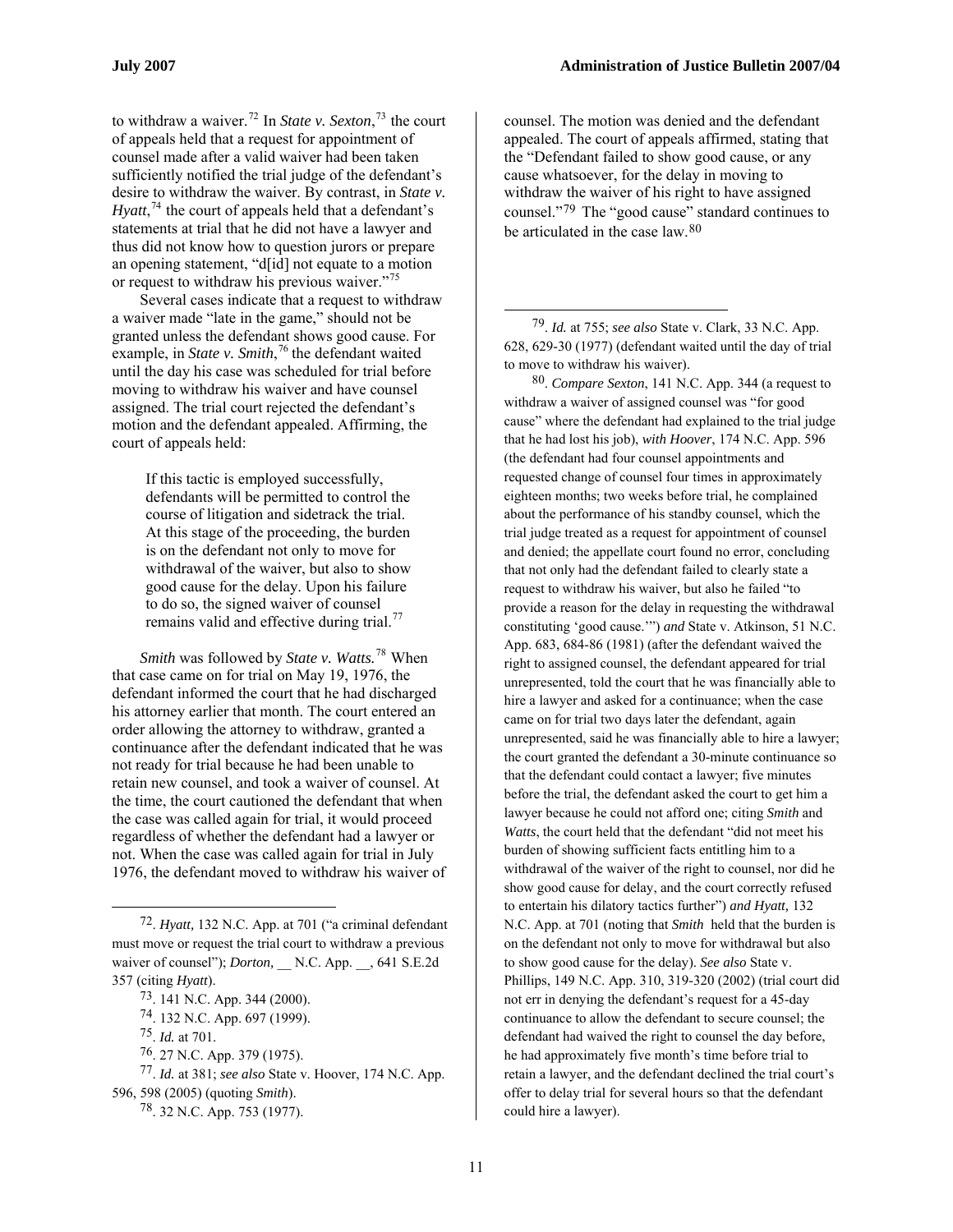*Practical Pointers for the Trial Judge:* 

• *If the defendant seeks to withdraw a waiver "late in the game," you may require that good cause for the delay be shown.* 

#### <span id="page-11-0"></span>**VIII. Standby Counsel**

When a defendant proceeds *pro se*, the trial court has the option of appointing standby counsel pursuant to G.S. 15A-1243. That statute provides:

When a defendant has elected to proceed without the assistance of counsel, the trial judge in his discretion may determine that standby counsel should be appointed to assist the defendant when called upon and to bring to the judge's attention matters favorable to the defendant upon which the judge should rule upon his own motion. Appointment and compensation of standby counsel shall be in accordance with rules adopted by the Office of Indigent Defense Services.<sup>[81](#page-11-2)</sup>

A judge may appoint standby counsel even over a defendant's objection.[82](#page-11-3) A judge's decision regarding appointing standby counsel will be reviewed under an abuse of discretion standard.[83](#page-11-4) Many judges exercise their discretion and appoint standby counsel. This can be particularly helpful if the defendant later withdraws his or her waiver of counsel. Additionally, many judges find that having standby counsel facilitates trial of the case. However, a trial judge has no duty to inquire of the defendant as

<span id="page-11-2"></span><span id="page-11-1"></span>81. IDS Rule 2A.3(b) provides that "If a capital defendant has elected to proceed without the assistance of counsel, the trial judge shall immediately notify the IDS Director, who may appoint, in his or her discretion, standby counsel to assist the defendant . . . ." Rule 1.6(b) provides that in non-capital criminal cases "if the defendant has elected to proceed without the assistance of counsel, the trial judge in his or her discretion may determine that standby counsel should be appointed to assist the defendant." The commentary to Rule 1.6(b) states that "[f]or non-capital criminal cases, the above rule restates the provisions on appointment of standby counsel in G.S. 15A-1243 and is intended to continue the current practice and procedure."

 $\overline{a}$ 

to whether he or she wishes to have standby counsel.<sup>[84](#page-11-5)</sup>

The duties of standby counsel are limited by statute to assisting the defendant when called upon and to bringing "to the judge's attention matters favorable to the defendant upon which the judge should rule upon his own motion."<sup>[85](#page-11-6)</sup> Allowing standby counsel to advocate any position over a *pro se* defendant's objections interferes with the *pro se* defendant's right to represent him or herself.<sup>[86](#page-11-7)</sup> Additionally, as our state supreme court has recognized, "Because 'standby counsel' is a creature of legislation, with duties limited by statute, defendant does not benefit from a typical lawyerclient relationship. He thus cannot claim ineffective assistance on the part of standby counsel beyond the limited scope of the duties assigned to such counsel by the statute or the defendant or voluntarily assumed by such counsel."<sup>[87](#page-11-3)</sup>

Additionally, the appointment of standby counsel cannot "save" a case in which the judge has failed to take a proper waiver of counsel. Put another way: "neither the statutory responsibilities of standby counsel, [G.S.] 15A-1243, nor the actual participation of standby counsel . . . is a satisfactory substitute for the right to counsel in the absence of a knowing and voluntary waiver."<sup>[88](#page-11-4)</sup>

*Practical Pointers for the Trial Judge:* 

- *Appointing standby counsel is rarely a bad idea and can be helpful in the event the defendant later withdraws his or her waiver of counsel.*
- *Appointing standby counsel will not "save the case" if you have failed to take a proper waiver.*

#### **IX. Forfeiture of the Right to Counsel**

Although cases sometimes confuse the terms, waiver is different from forfeiture. As discussed above, a waiver of counsel involves a knowing, voluntary, and intelligent relinquishment of the right to counsel. Forfeiture of the right to counsel involves an

<sup>82.</sup> *Farretta*, 422 U.S. at 835 n.46.

<span id="page-11-7"></span><span id="page-11-6"></span><span id="page-11-5"></span><span id="page-11-4"></span><span id="page-11-3"></span><sup>83.</sup> State v. Seraphem, 90 N.C. App. 368, 371-72 (1988) (trial judge did not abuse his discretion in appointing standby counsel).

<sup>84.</sup> State v. Brincefield, 43 N.C. App. 49, 52 (1979).

<sup>85.</sup> *Thomas,* 331 N.C. at 677 (quoting G.S. 15A-1243).

<sup>86.</sup> State v. Thomas, 346 N.C. 135 (1997).

<sup>87.</sup> *Thomas,* 331 N.C. at 677.

<sup>88.</sup> State v. Pruitt, 322 N.C. 600, 603 (1988) (quoting State v. Dunlap, 318 N.C. 384, 389 (1986)); *see also* State v. Stanback, 137 N.C. App. 583, 586 (2000).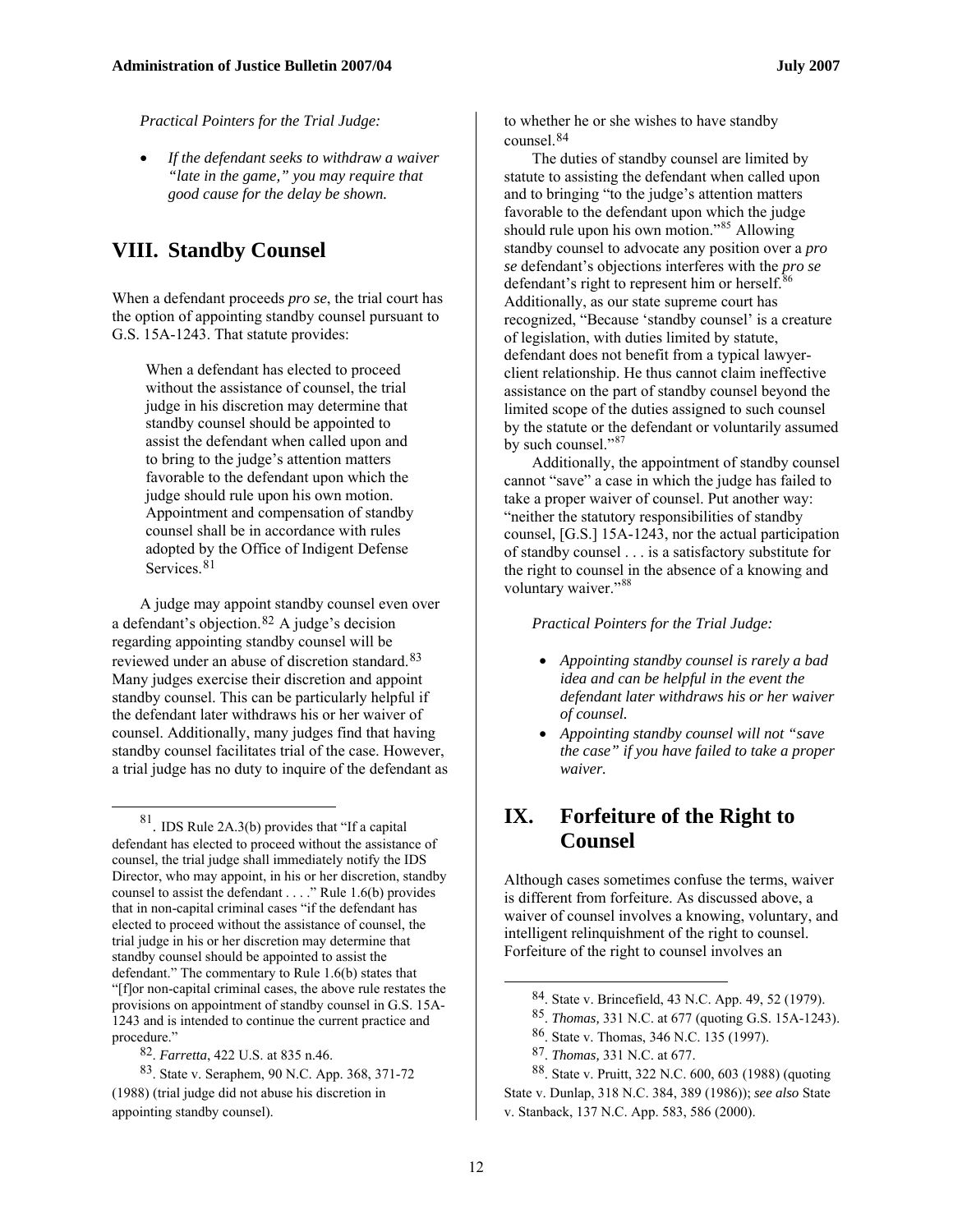involuntary relinquishment of the right.[89](#page-12-0) Typically, forfeiture is understood to occur when the defendant's misconduct results in a relinquishment of the right. There are only a few cases on point in North Carolina.

*State v. Montgomery*, <sup>[90](#page-12-1)</sup> is a commonly cited North Carolina case involving forfeiture of counsel. The facts of that case are as follows. In January 1997, the defendant was found to be indigent and assistant public defender Thurston Fraizer was appointed as his counsel. One month later, the defendant's family retained George Laughrun to represent him. Then, in August 1997, Laughrun successfully moved to withdraw; a month later, the public defender again was appointed to represent the defendant. In December 1997, private attorney Thomas Duncan filed a notice of appearance as defendant's counsel. On February 16, 1998, the day of trial, Duncan moved for a continuance, explaining that he had been retained by the defendant's girlfriend and that the defendant no longer wished to be represented by him. The court denied the motion to withdraw, informed the defendant of his right to proceed *pro se,* and told him that he was not entitled to appointment of another lawyer. The next day, the defendant appeared in court, reiterated his objection to Duncan's representation, and disrupted the court with profanity, leading to a finding of contempt. On February 23, 1998, the defendant appeared before another judge. Duncan again unsuccessfully sought to withdraw, at which point the defendant again became disruptive and again was found in contempt. Trial was set for February 25, 1998. While in the courtroom on the day of trial, the defendant threw water in Duncan's face. The defendant again was found in contempt, and was charged with simple assault on Duncan. Duncan was allowed to withdraw, the case was continued until March 30, 1998, and the trial judge stated that the defendant had "effectively waived his right to appointment of counsel." In April 1998, the defendant appeared before yet another judge, this time with attorney Thurston Fraizer, who stated that he had been appointed to represent the defendant in connection with the simple assault case involving Duncan and that the defendant required representation in the present case. The judge refused to appoint Fraizer but allowed him to serve as standby counsel. After the defendant was convicted, he appealed, arguing that the trial judge had erred in requiring him to proceed *pro se*. The court of appeals

disagreed, finding that the defendant had forfeited his right to counsel. It stated:

A forfeiture results when the state's interest in maintaining an orderly trial schedule and the defendant's negligence, indifference, or possibly purposeful delaying tactic, combine[] to justify a forfeiture of defendant's right to counsel. A defendant who misbehaves in the courtroom may forfeit his constitutional right to be present at trial and a defendant who is abusive towards his attorney may forfeit his right to counsel.[91](#page-12-0)

Applying that rule to the case at hand, the court found that the defendant was afforded ample time over fifteen months to obtain counsel, he twice was appointed counsel, he twice release appointed counsel and retained private counsel, he twice was disruptive in the courtroom, causing a delay of the trial, and he assaulted one of his lawyers causing additional delay. The court concluded: "Such purposeful conduct and tactics to delay and frustrate the orderly processes of our trial courts simply cannot be condoned."[92](#page-12-2) Thus, it held that the defendant had forfeited his right to counsel and no inquiry under G.S. 15A-1242 was required.

Following *Montgomery,* the court of appeals again found that a forfeiture had occurred in *State v. Quick,*[93](#page-12-1) a case involving an appeal from a probation revocation. *Quick* involved the following facts. On December 10, 2001, counsel from the public defender's office was appointed to represent the defendant on the revocation. After the defendant was found in violation, the trial judge continued him on probation, with modified conditions. Then, on June 11, 2003, the probation officer filed another violation report. On September 2, 2003, the defendant appeared in court and signed a waiver of his right to appointed counsel, indicating that he would hire private counsel. After some delay, caused in part by the defendant's failure to appear, a hearing on the violation was held in March 2004. The trial judge inquired as to the status of defendant's counsel. The defendant indicated that he was unsure of counsel's schedule. At a later hearing on a motion to reconsider and for appropriate relief, defense counsel indicated that the first time that the defendant tried to contact him was on the day before the hearing. At the March 2004 hearing, the defendant was found in violation

<span id="page-12-2"></span><span id="page-12-1"></span><span id="page-12-0"></span> <sup>89.</sup> State v. Montgomery, 138 N.C. App. 521, 524 (2000) (discussing the difference between the concepts). 90. *Id.*

<sup>91.</sup> *Id.* at 524-25 (quotations and citation omitted). 92. *Id.* at 525.

<sup>93.</sup> N.C. App. , 634 S.E.2d 915 (2006).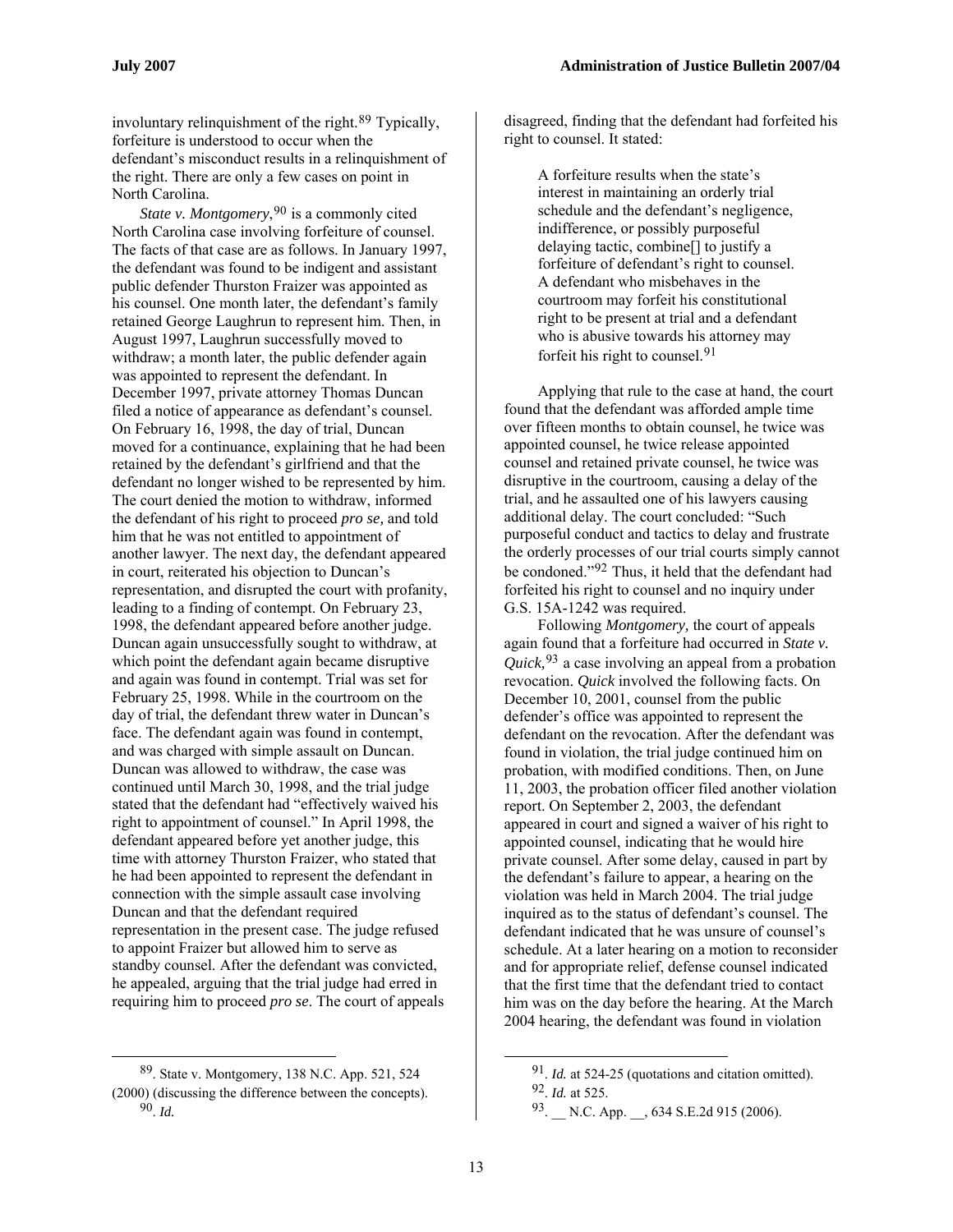and his sentence was activated. On appeal, the court rejected the defendant's argument that his right to counsel had been violated. It held:

> The defendant was given a reasonable time to retain counsel. We hold that defendant's failure to retain counsel over roughly eight months amounts to an obstruction and delay of the proceedings. Defendant both knowingly and voluntarily waived his right to appointed counsel and, through his own acts, forfeited his right to proceed with the counsel of his choice  $94$

For a discussion of termination of selfrepresentation by a defendant who engages in misconduct, *see supra* section II.

*Practical Pointers for the Trial Judge:* 

<span id="page-13-5"></span>• *Proceed with caution when finding a forfeiture of counsel; specifically, make sure the record fully reflects the defendant's conduct warranting forfeiture.*

### <span id="page-13-0"></span>**X. Substitution of Counsel**

<span id="page-13-7"></span><span id="page-13-6"></span>Non-indigent defendants are entitled to counsel of their own choosing,  $95$  and should be afforded a fair opportunity to retain counsel.[96](#page-13-3) However, this right may not be exercised in a way that frustrates the administration of justice. Thus, a trial court does not err when it denies a motion to continue, made on the day of trial, by a non-indigent defendant who wishes to replace private counsel.<sup>[97](#page-13-4)</sup> As the court of appeals has stated: "The right of the accused to select his own counsel cannot be insisted upon in a manner that will

<span id="page-13-8"></span><span id="page-13-4"></span><span id="page-13-3"></span>96. State v. Montgomery, 33 N.C. App. 693, 696 (1977).

 $\overline{a}$ 

obstruct an orderly procedure in the courts and deprive the courts of their inherent power to control the same."[98](#page-13-5) On the other hand, when the defendant timely exercises his or her right to select counsel and then appears for trial without counsel through no fault attributable to the defendant, a continuance should be granted.<sup>[99](#page-13-0)</sup>

While indigent defendants have a right to counsel in most criminal cases, they do not have the right to choose their lawyers.<sup>[100](#page-13-6)</sup> Thus, an indigent defendant's options are to accept representation by appointed counsel, or to proceed *pro se*. [101](#page-13-7) The one exception to this rule is when allowing appointed counsel to continue his or her representation would lead to a denial of the right to effective assistance of counsel.[102](#page-13-1) The trial court is "constitutionally required" to arrange for substitute counsel "whenever representation by counsel originally appointed would amount to a denial of defendant's right to effective assistance of counsel."[103](#page-13-8) Thus, when a defendant

99. *McFadden*, 292 N.C. at 611-12 (defendant timely retained counsel but on the day of trial appeared without counsel because retained counsel was trying a federal case).

100. State v. Cunningham, 344 N.C. 341, 351 (1996) ("An indigent defendant does not have the right to an attorney of his choice."); *Dunlap*, 318 N.C. at 389; State v. Kuplen, 316 N.C. 387 (1986); *Thacker*, 301 N.C. at 351-52.

101. *Dunlap*, 318 N.C. at 389 (a defendant's right to assigned counsel does not include the right to counsel of choice, and "in the absence of justification for dismissal of assigned counsel, the defendant has the choice of accepting the services of assigned counsel or proceeding *pro se*"). Of course, an indigent defendant could opt for private representation financed by someone else.

102. State v. Hutchins, 303 N.C. 321, 336 (1981) ("Absent a showing of a sixth amendment violation, the decision of whether appointed counsel shall be replaced is a matter committed to the sound discretion of the trial court."); State v. Poindexter, 69 N.C. App. 691, 697 (1984) (an indigent defendant "is not . . . entitled to substitute counsel unless representation by counsel originally appointed would amount to a denial of defendant's right to effective assistance of counsel"); *see also Flowers*, 347 N.C. at 17 (trial court properly denied indigent defendant's request for new appointed counsel in a capital case where there was no evidence of ineffectiveness).

103. *Thacker,* 301 N.C. at 352. For an extensive discussion of the various types of ineffective assistance of

<span id="page-13-1"></span><sup>94.</sup> *Id.* at 918; *see also* State v. Bullock, 316 N.C. 180, 186 (1986) (in a case ordering a new trial because the trial judge failed to comply with G.S. 15A-1242, the court noted that it was not dealing "with a situation where the record shows that a criminal defendant, capable of employing counsel, has attempted to prevent his trial by refusing to employ counsel and also refusing to waive counsel and respond to the inquiry required by [the statute]").

<span id="page-13-2"></span><sup>95.</sup> There is, however, no right to be represented by someone who is not a lawyer. State v. Phillips, 152 N.C. App. 679, 683 (2002).

<sup>97.</sup> *Id.* at 696-97.

<sup>98.</sup> *Id.*; *see also* State v. McFadden, 292 N.C. 609, 616 (1977) ("an accused may lose his constitutional right to be represented by counsel of his choice when he perverts that right to a weapon for the purpose of obstructing and delaying his trial").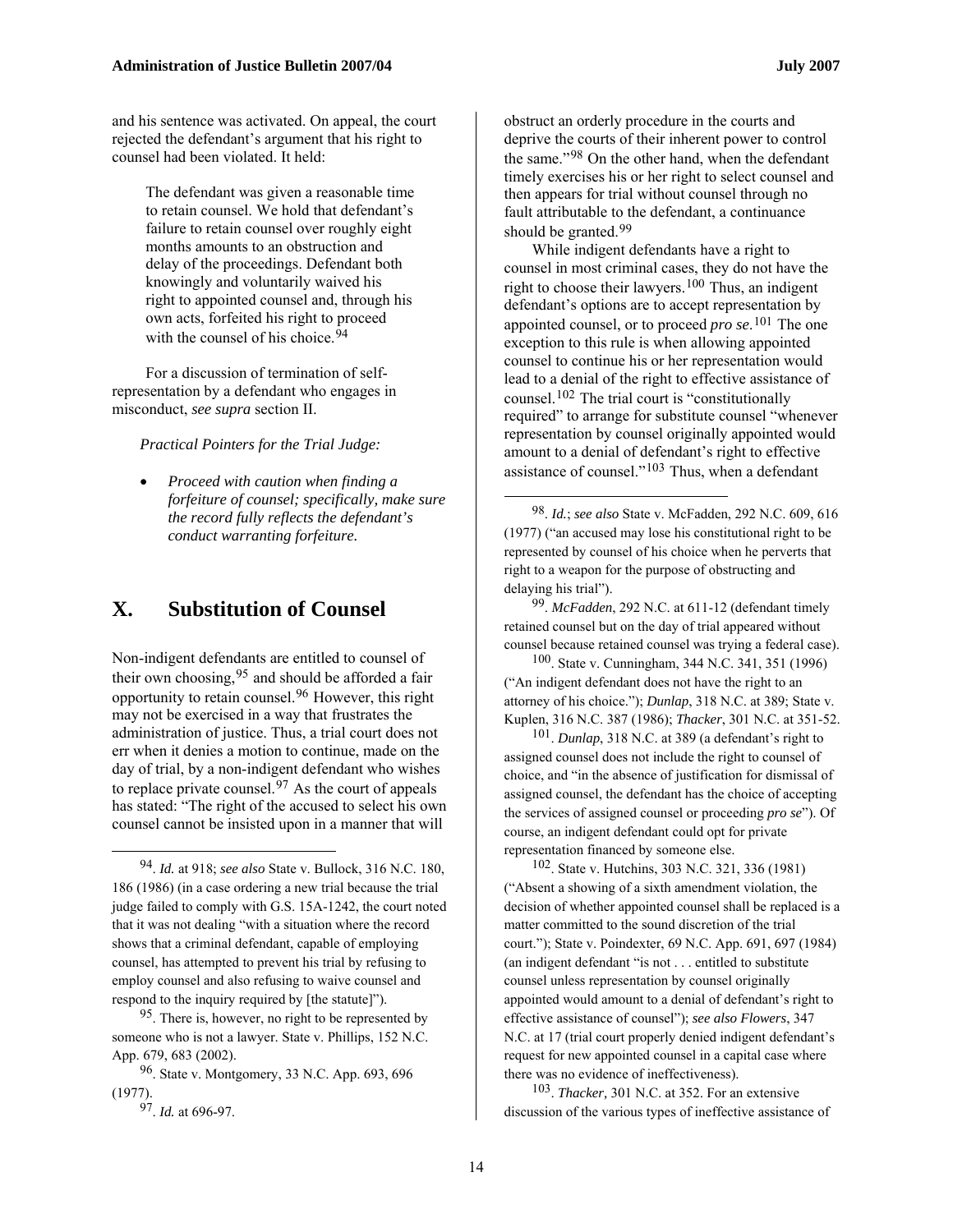1

reports a problem with counsel, the trial judge should conduct an inquiry out of the presence of the jury to determine the nature and extent of the problem.[104](#page-14-0) The most obvious situation in which substitute counsel would be constitutionally required is when it becomes apparent that appointed counsel is laboring under a conflict of interest. It could also occur, however, when defense counsel has suffered a medical problem, rendering counsel unfit to continue representation.<sup>[105](#page-14-1)</sup> On the other hand, substitute counsel is not required merely because the defendant does not like appointed counsel,<sup>[106](#page-14-2)</sup> prefers counsel of a different race  $^{107}$  $^{107}$  $^{107}$  or gender, is unhappy with counsel's services,  $108$  or disagrees with counsel over trial tactics.[109](#page-14-5) When appointed counsel is removed for reasons related to ineffectiveness, appointment of new counsel should be done in accordance with the

counsel claims, see JESSICA SMITH, INEFFECTIVE ASSISTANCE OF COUNSEL CLAIMS IN NORTH CAROLINA CRIMINAL CASES (School of Government, UNC-Chapel Hill 2003).

104. *Cf. Gerald*, 304 N.C. at 519.

<span id="page-14-7"></span><span id="page-14-6"></span><span id="page-14-1"></span><span id="page-14-0"></span>105. State v. Morgan, 359 N.C. 131, 146-47 (2004) ("We are satisfied that the trial court, faced with the prospect of having an impaired or incapacitated second chair counsel representing defendant in a capital trial, reasonably understood that it was constitutionally required to remove [the] attorney . . . . Realizing that [the attorney's] . . . current medical condition could affect her ability to provide competent legal assistance and thereby interfere with defendant's constitutional right to effective assistance of counsel, the trial court justifiably and properly removed her.").

<span id="page-14-2"></span>106. *Flowers,* 347 N.C. at 17 (1997) (trial judge did not err in denying capital defendant's request for substitute counsel where facts showed that the defendant "simply did not like his court-appointed counsel").

<span id="page-14-3"></span>107. State v. Sweezy, 291 N.C. 366, 373 (1976) (trial court did not err by refusing to discharge counsel based on the defendant's request for "black lawyers").

108. State v. Hutchins, 303 N.C. 321, 335 (1981).

<span id="page-14-5"></span><span id="page-14-4"></span>109. *Thacker,* 301 N.C. at 352-53 ("[A] mere disagreement over trial tactics . . . does not entitle defendant to have new counsel appointed for him."); *Hutchins,* 303 N.C. at 335. Note that when a disagreement over trial tactics rises to the level of an "absolute impasse," the lawyer is required to yield to the client's wishes. See State v. Ali, 329 N.C. 394 (1991). For a discussion of tactical disagreements between defendants and counsel, see ROBERT L. FARB, NORTH CAROLINA CAPITAL CASE LAW HANDBOOK 100-02 (School of Government. UNC-Chapel Hill 2004).

rules of the Indigent Defense Services  $(IDS)$ <sup>[110](#page-14-1)</sup> and the trial court should ensure that a complete record is made justifying the decision to remove counsel. And finally, even if new counsel is not constitutionally required, a trial judge may, in his or her discretion, grant a request to replace appointed counsel. $^{111}$  $^{111}$  $^{111}$ 

Occasionally, an indigent defendant will proceed with court-appointed counsel and then decide "late in the game" that he or she wishes to waive the right to court-appointed counsel and proceed with private counsel. Several appellate cases have upheld a trial court's denial of a defendant's motion to continue for these purposes, when the facts revealed that the defendant had been dilatory in taking steps to obtain private counsel before the scheduled court date.<sup>[112](#page-14-7)</sup>

 $110$ . G.S. 7A-452(a) (court determines whether a person is indigent and entitled to counsel but appointment is per IDS rules). IDS rules for appointment of counsel are available on the IDS web page: www.ncids.org.

111. State v. Kuplen, 316 N.C. 387, 396 (1986).

112. State v. Gant, 153 N.C. App. 136, 142-43 (2002) (on the day of the sentencing hearing, the defendant moved to remove his appointed counsel and for a continuance to retain private counsel; the defendant offered no evidence indicating that he had taken steps to retain counsel in the month after he decided to "fire" his court-appointed counsel; the court held that "[s]ince defendant failed to timely act on his right to obtain private counsel, the trial court did not err in denying defendant a continuance due to the court's interest in the speedy disposition of his criminal charges"); State v. Chavis, 141 N.C. App. 553, 562 (2000) (trial court did not err in denying the defendant's motion to continue made on the day of trial for a continuance to employ private counsel; the private counsel the defendant wanted to employ was not in the courtroom at the time and there was no evidence that the defendant had made financial arrangements with this or any other private attorney; the defendant did not point to any conflict he had with his appointed attorney and the case had been rescheduled twice due to various conflicts); State v. Little, 56 N.C. App. 765 (1982) (trial court did not err in denying the defendant's day-of-trial motion to continue so that he could replace his court-appointed lawyer with privately retained counsel where the defendant had been dilatory in securing private counsel).

 $\overline{a}$